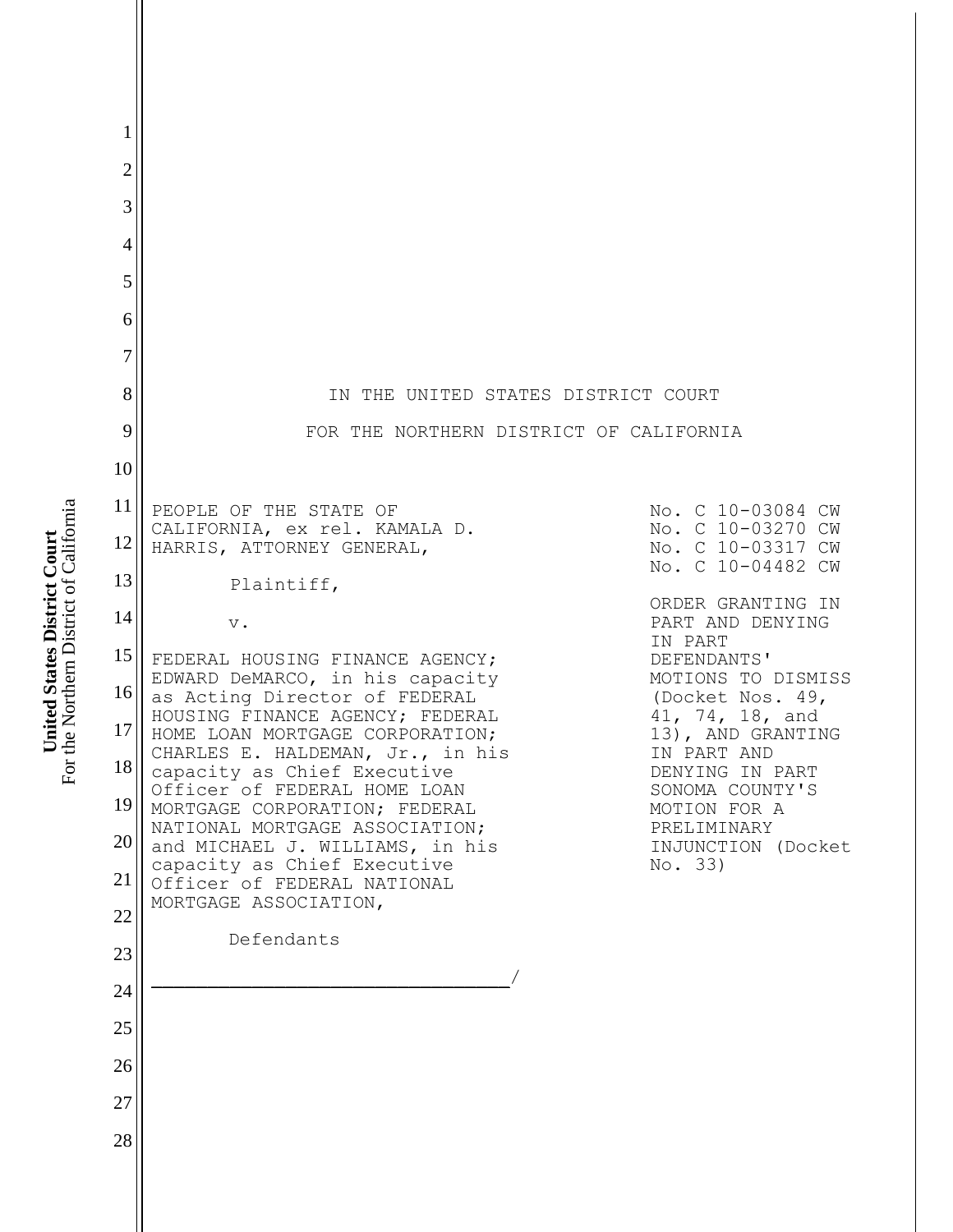```
1
2
3
4
5
6
7
8
9
10
11
12
13
14
15
16
17
18
19
20
21
22
23
24
25
26
27
28
   SONOMA COUNTY and PLACER COUNTY,
             Plaintiff and 
             Plaintiff-Intervener,
        v.
   FEDERAL HOUSING FINANCE AGENCY; 
   EDWARD DeMARCO, in his capacity 
   as Acting Director of FEDERAL 
   HOUSING FINANCE AGENCY; FEDERAL 
   HOME LOAN MORTGAGE CORPORATION; 
   CHARLES E. HALDEMAN, Jr., in his 
   capacity as Chief Executive 
   Officer of FEDERAL HOME LOAN 
   MORTGAGE CORPORATION; FEDERAL 
   NATIONAL MORTGAGE ASSOCIATION; 
   and MICHAEL J. WILLIAMS, in his 
   capacity as Chief Executive 
   Officer of FEDERAL NATIONAL 
   MORTGAGE ASSOCIATION,
             Defendants.
    /
   SIERRA CLUB,
             Plaintiff,
        v.
   FEDERAL HOUSING FINANCE AGENCY; 
   and EDWARD DeMARCO, in his 
   capacity as Acting Director of 
   FEDERAL HOUSING FINANCE AGENCY,
             Defendants.
    /
   Ξ
   CITY OF PALM DESERT,
             Plaintiff,
        v.
   FEDERAL HOUSING FINANCE AGENCY; 
   FEDERAL NATIONAL MORTGAGE 
   ASSOCIATION; and FEDERAL HOME 
   LOAN MORTGAGE CORPORATION,
             Defendants.
    /
```

```
For the Northern District of California
                                         For the Northern District of California
United States District Court
        United States District Court
```

```
2
```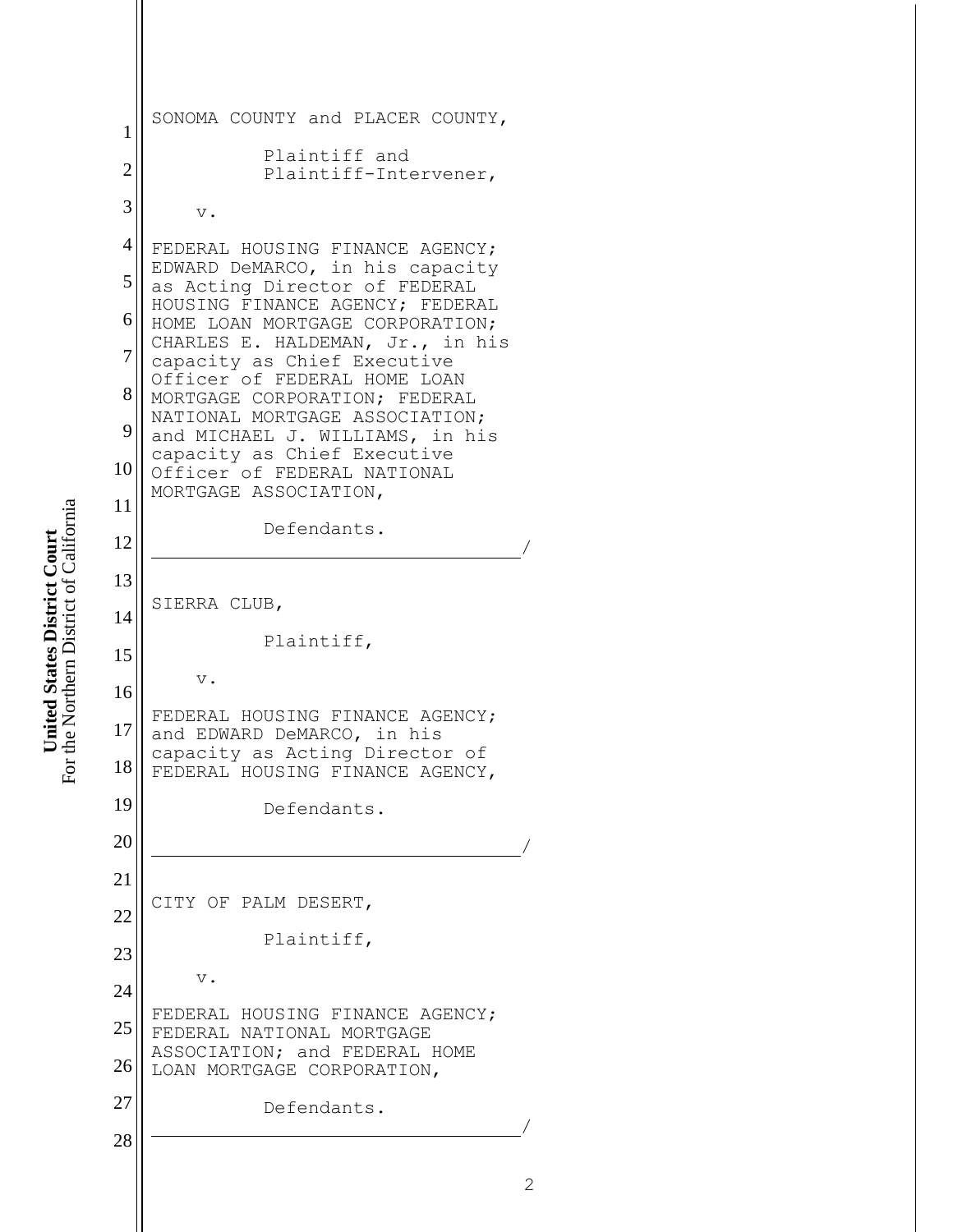17

18

 $\overline{a}$ 

1 2 3 4 5 6 7 8 9 10 11 12 California, Sonoma and Placer Counties, the City of Palm Desert and the Sierra Club have sued the Federal Housing Finance Agency (FHFA), the Federal National Housing Association (Fannie Mae), the Federal Loan Mortgage Corporation (Freddie Mac) and their directors.<sup>1</sup> The lawsuits challenge actions by the FHFA, Fannie Mae and Freddie Mac which have allegedly blocked government programs financing energy conservation.2 Plaintiffs seek declaratory and injunctive relief, alleging violations of the Administrative Procedures Act (APA), the National Environmental Policy Act (NEPA), various state laws and the Constitution's Tenth Amendment and Spending Clause.

13 14 15 16 Defendants have moved to dismiss all claims.<sup>3</sup> Plaintiffs jointly oppose. Sonoma County also moves for a preliminary injunction. Defendants' motions to dismiss are GRANTED IN PART.

19 20 21 <sup>1</sup> By stipulation, the claims against Defendants Charles E. Halderman, Jr. and Michael J. Williams, who were sued in their official capacities as Chief Executive Officers for Fannie Mae and Freddie Mac, have been dismissed. No. C 10-03084, Docket No. 83; No. C 10-03270, Docket No. 93.

22 23 24 25 26 <sup>2</sup> Three similar cases have been filed in federal district courts in Florida and New York: The Town of Babylon v. Federal Housing Finance Agency, et al., 2:10-cv-04916 (E.D.N.Y); Natural Resource Defense Council, Inc. v. Federal Housing Finance Authority, et al., 1:10-cv-07647-SAS (S.D.N.Y.); and Leon County v. Federal Housing Finance Agency, et al., 4:10-cv-00436-RH (N.D.Fla.). The Babylon and Natural Resource Defense Council actions have been dismissed, and notices of appeal have been filed.

27 28 <sup>3</sup> Unless noted otherwise, citations to the record refer to the California action, C 10-03084.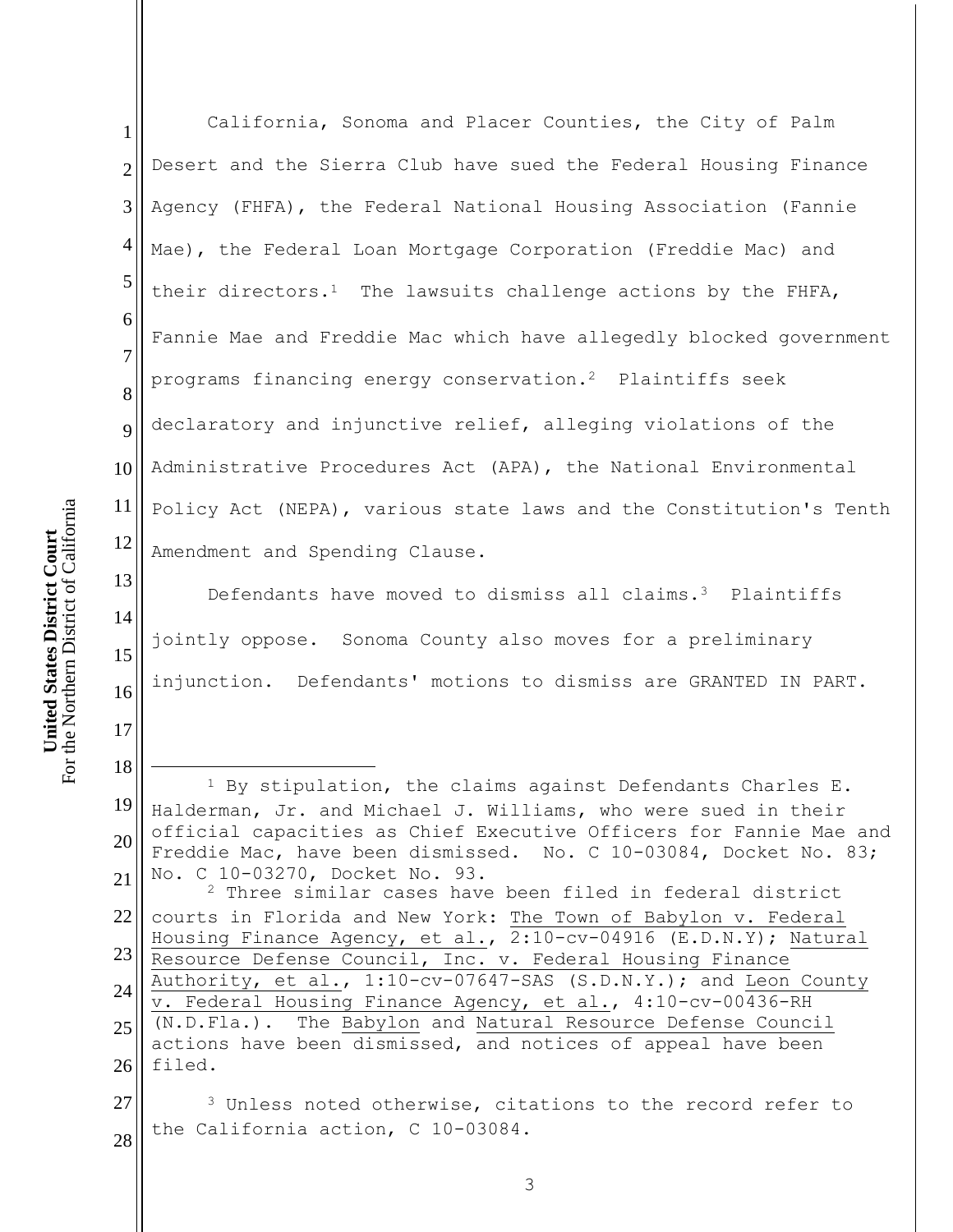1 2 Sonoma County's motion for a preliminary injunction is GRANTED IN PART.

## BACKGROUND

The present actions arise from disputes about certain federally funded, state and locally administered initiatives known as Property Assessed Clean Energy (PACE) programs. The Department of Energy substantially funds PACE programs, as part of the American Recovery and Reinvestment Act of 2008. Through these programs, state and local governments finance energy conservation improvements with debt obligations secured by the retrofitted properties. As a related benefit, the programs are intended to create jobs.

15 16 17 18 19 20 21 22 23 24 25 26 27 28 In the Housing and Economic Recovery Act of 2008 (HERA), Public Law 110-289, 122 Stat. 2654, Congress established the FHFA to regulate and oversee Fannie Mae and Freddie Mac (collectively, the Enterprises), as well as the Federal Home Loan Banks (Banks), which largely control the country's secondary market for residential mortgages. The HERA amended the Federal Housing Enterprises Financial Safety and Soundness Act of 1992, 12 U.S.C. § 4501 et seq. (Safety and Soundness Act). The Safety and Soundness Act outlines the regulatory and oversight structure for the Enterprises and the Banks, denominated the regulated entities. 12 U.S.C. § 4502(20). As amended by the HERA, the Safety and Soundness Act vests in the FHFA the authority to act as a conservator and receiver for the Enterprises and the Banks. 12

3

4

5

6

7

8

9

10

11

12

13

14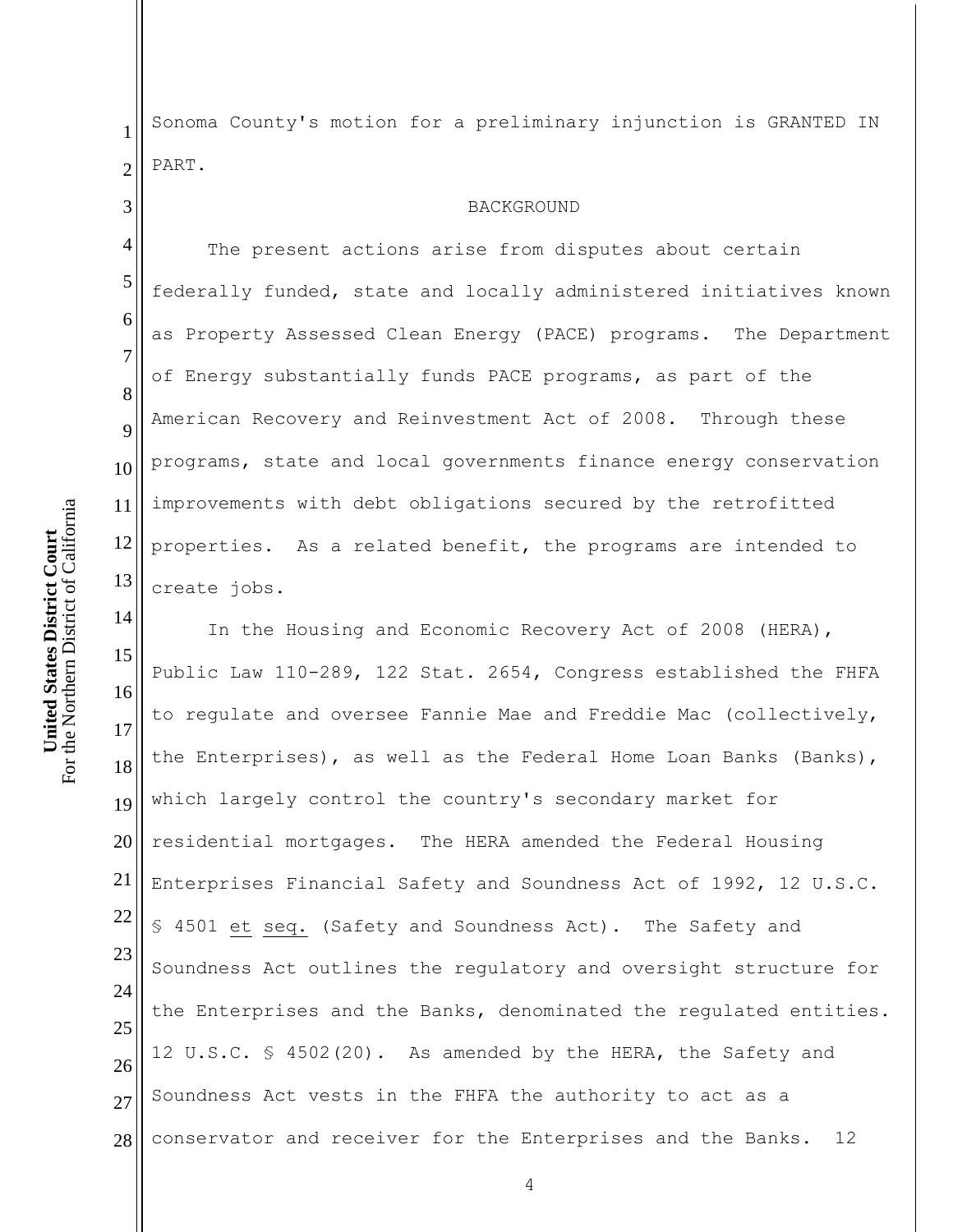1 2 U.S.C. §§ 4511(b); 4617(a). Since September 6, 2008, both Enterprises have been in FHFA conservatorship. Id.

3 4 5 6 7 8 9 10 11 12 13 14 15 16 17 18 19 20 The parties disagree about the nature of the debt obligations created by PACE programs, and the extent to which the obligations create risks for secondary mortgage holders, such as the Enterprises. Defendants contend that PACE programs, in particular those that result in lien obligations that take priority over mortgage loans, make alienation of the encumbered properties more difficult, and thus pose risk to the security interests of entities that purchase the mortgages for investment purposes. Plaintiffs allege that Defendants' actions have thwarted PACE programs. They claim that (1) Defendants disregarded statutorily imposed procedural requirements in adopting policies about the PACE debt obligations, (2) Defendants' determinations were substantively unlawful because they were arbitrary and capricious, and (3) Defendants mischaracterized the legal nature of the obligations, contrary to state law, deeming them loans rather than traditional public assessments.

21 22 23 24 25 26 27 28 The actions Defendants took are as follows. In a letter dated June 18, 2009, addressed to banking and creditor trade groups, as well as associations for mortgage regulators, governors and state legislators, the FHFA asserted in general terms that the PACE program posed risks to homeowners and lenders. On September 18, 2009, Fannie Mae issued a "Lender Letter" to its mortgage sellers and servicers in response to questions about PACE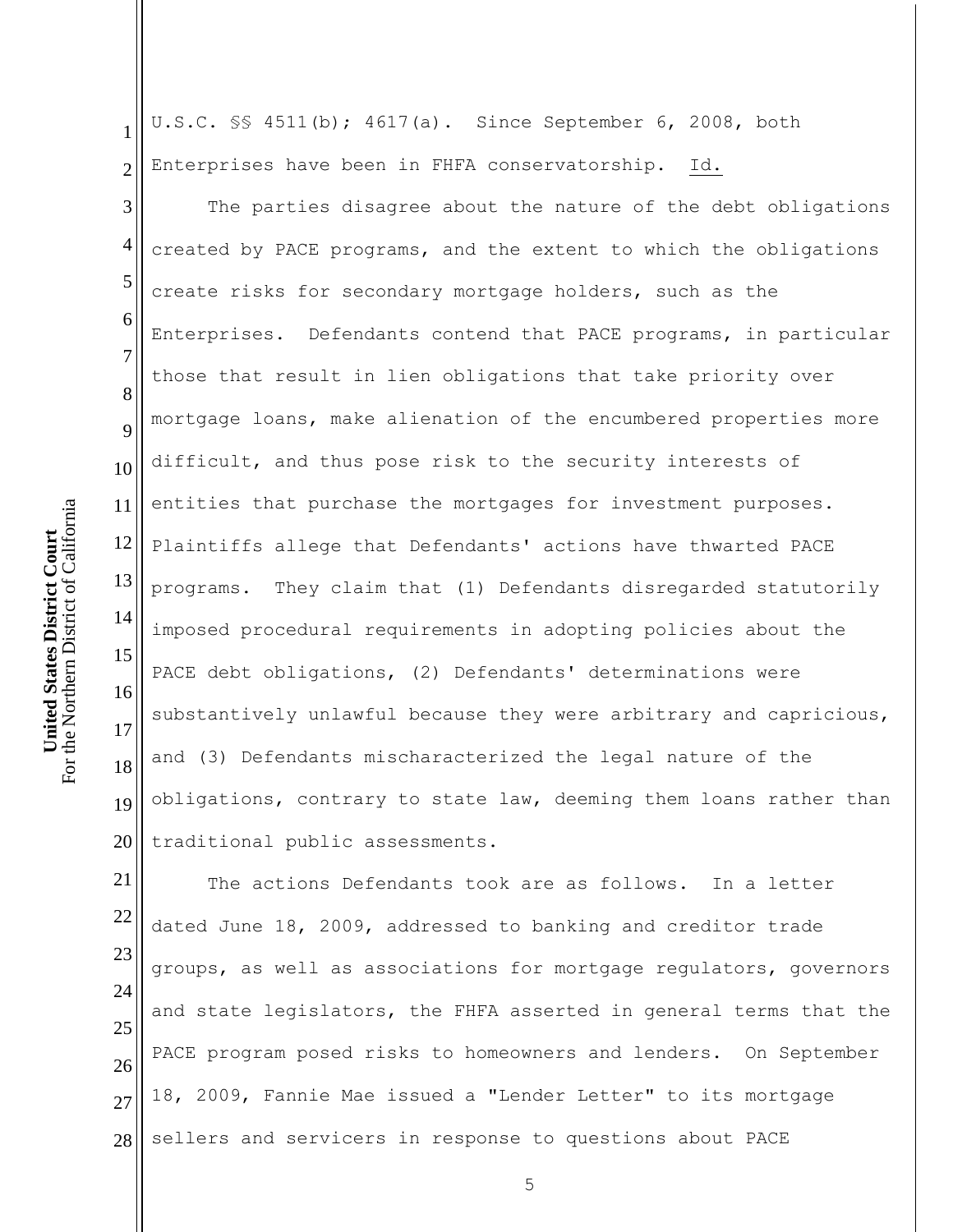6

1 2 programs, providing a link to the FHFA's June 18, 2009 letter. First Amended Complaint (FAC), Ex. A.

3 4 5 On May 5, 2010, Fannie Mae and Freddie Mac both issued letters to their mortgage sellers and servicers, again addressing concerns about PACE programs. FAC, Ex. B.

7 8 9 10 11 12 13 14 15 16 17 18 19 20 21 22 23 On July 6, 2010, the FHFA issued a statement that the PACE programs "present significant safety and soundness concerns that must be addressed by Fannie Mae, Freddie Mac and the Federal Home Loan Banks." FAC, Ex. C. The FHFA stated that first liens created by PACE programs were different from "routine tax assessments," and posed significant risks to lenders, servicers, and mortgage securities investors. Id. The FHFA "urged state and local governments to reconsider these programs" and called "for a pause in such programs so concerns can be addressed." Id. The FHFA directed Fannie Mae, Freddie Mac and the Banks to undertake "prudential actions," including reviewing their collateral policies to assure no adverse impact by PACE programs. Id. Although Defendants have taken the position that the FHFA issued the statement in its capacities as conservator and as regulator, the statement itself does not say so, or cite any statutory or regulatory provision.

25 26 27 On August 31, 2010, Fannie Mae and Freddie Mac, citing the FAFA's July 2010 statement, announced to lenders that they would not purchase mortgages originated on or after July 6, 2010, which

28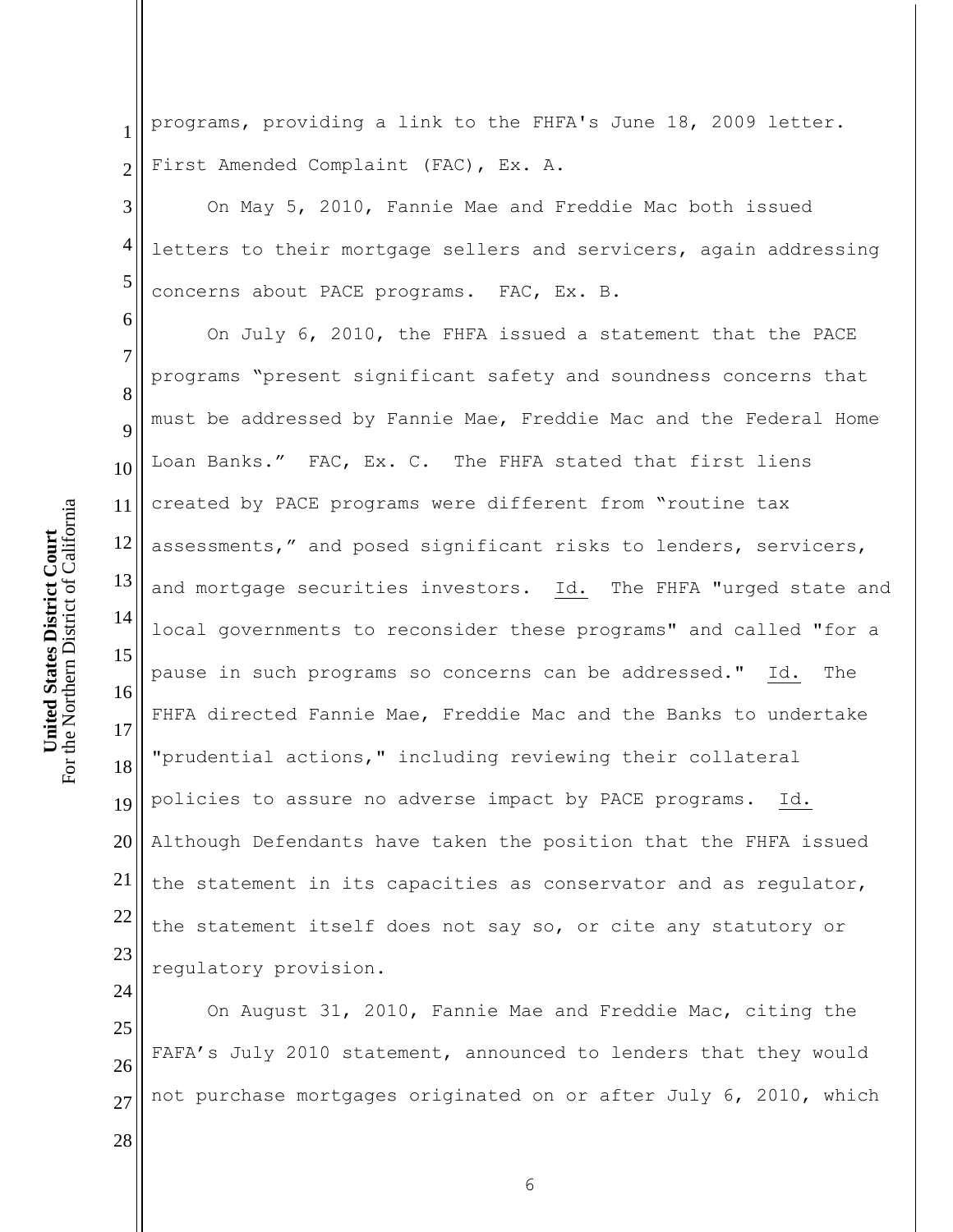1 2 were secured by properties encumbered by PACE obligations. Declaration of Scott Border, Exs. 20 & 21.

3 4 At the Court's request, on February 8, 2011, the United States submitted a Statement of Interest in these lawsuits.

5 6 8 9 12 13 14 15 16 17 18 On February 28, 2011, the FHFA's General Counsel sent a letter to General Counsel for Fannie Mae and Freddie Mac, reaffirming that debts arising from PACE programs pose significant risks to the Enterprises. Defendants' Notice of New Authority, Ex. A. The FHFA invoked its statutory authority as conservator and directed that the "Enterprises shall continue to refrain from purchasing mortgage loans secured by properties with outstanding first-lien PACE obligations." Id. In addition, the letter ordered that the "Enterprises shall continue to operate in accordance with the Lender Letters and shall undertake other steps necessary to protect their safe and sound operations from these first-lien PACE programs." Id.

## LEGAL STANDARD

20 21 22 23 24 25 26 27 Dismissal is appropriate under Rule 12(b)(1) when the district court lacks subject matter jurisdiction over the claim. Fed. R. Civ. P. 12(b)(1). Federal subject matter jurisdiction must exist at the time the action is commenced. Morongo Band of Mission Indians v. Cal. State Bd. of Equalization, 858 F.2d 1376, 1380 (9th Cir. 1988). A federal court is presumed to lack subject matter jurisdiction until the contrary affirmatively appears.

For the Northern District of California For the Northern District of California **United States District Court United States District Court**

7

10

11

19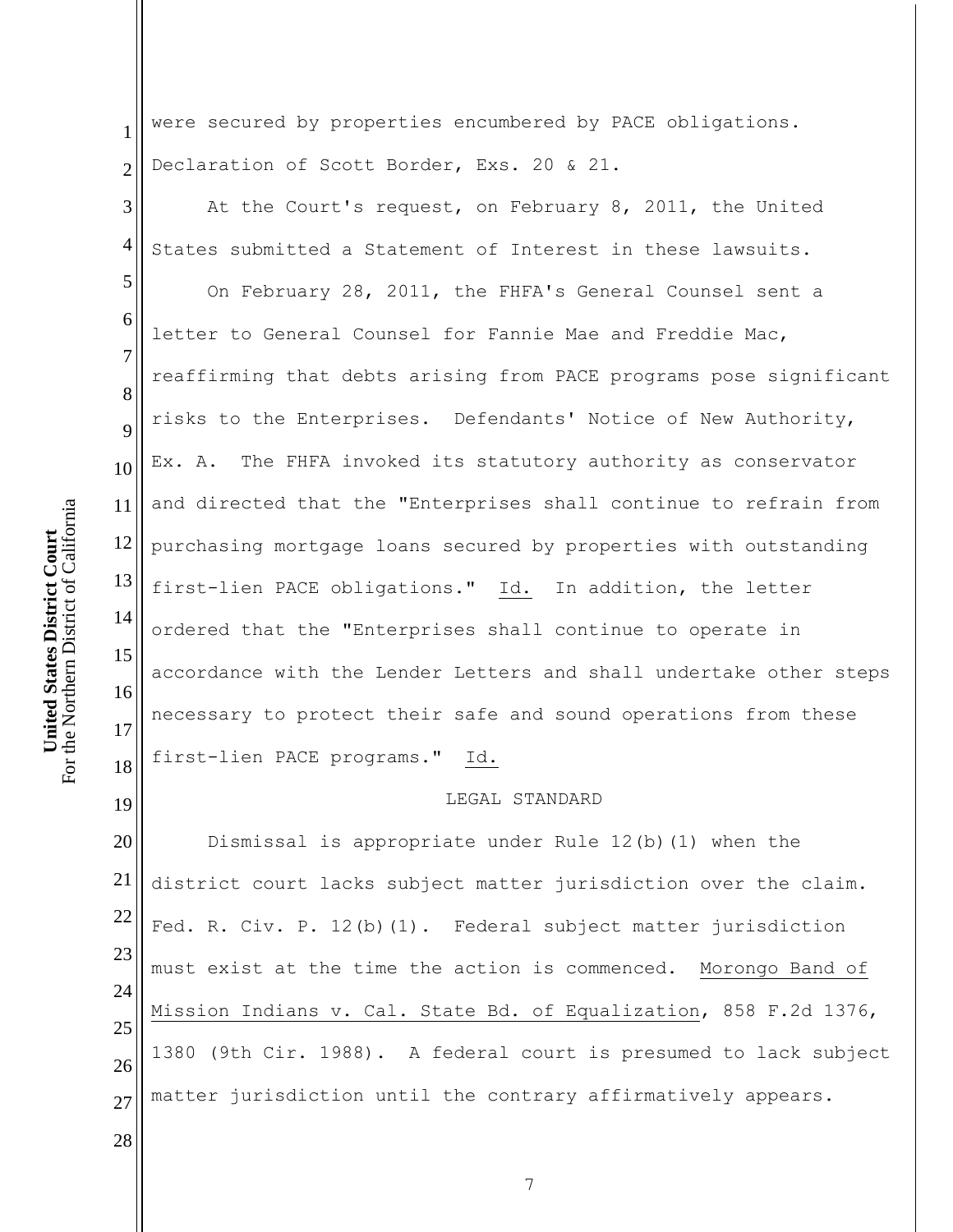1 2 Stock W., Inc. v. Confederated Tribes, 873 F.2d 1221, 1225 (9th Cir. 1989).

3 4 5 6 7 8 9 10 11 12 13 14 15 16 17 18 19 Dismissal under Rule 12(b)(6) for failure to state a claim is appropriate only when the complaint does not give the defendant fair notice of a legally cognizable claim and the grounds on which it rests. Bell Atl. Corp. v. Twombly, 550 U.S. 544, 555 (2007). A complaint must contain a "short and plain statement of the claim showing that the pleader is entitled to relief." Fed. R. Civ. P. 8(a). In considering whether the complaint is sufficient to state a claim, the court will take all material allegations as true and construe them in the light most favorable to the plaintiff. NL Indus., Inc. v. Kaplan, 792 F.2d 896, 898 (9th Cir. 1986). However, this principle is inapplicable to legal conclusions; "threadbare recitals of the elements of a cause of action, supported by mere conclusory statements," are not taken as true. Ashcroft v. Iqbal, 129 S. Ct. 1937, 1949-50 (2009) (citing Twombly, 550 U.S. at 555).

DISCUSSION

21 I. Subject Matter Jurisdiction

A. Article III Standing

23 24 25 26 27 28 Although Defendants did not initially raise the issue, the United States argues in its Statement of Interest that Plaintiffs do not have Article III standing and, therefore, the Court does not have subject matter jurisdiction to consider their claims. "If the court determines at any time that it lacks subject-matter

20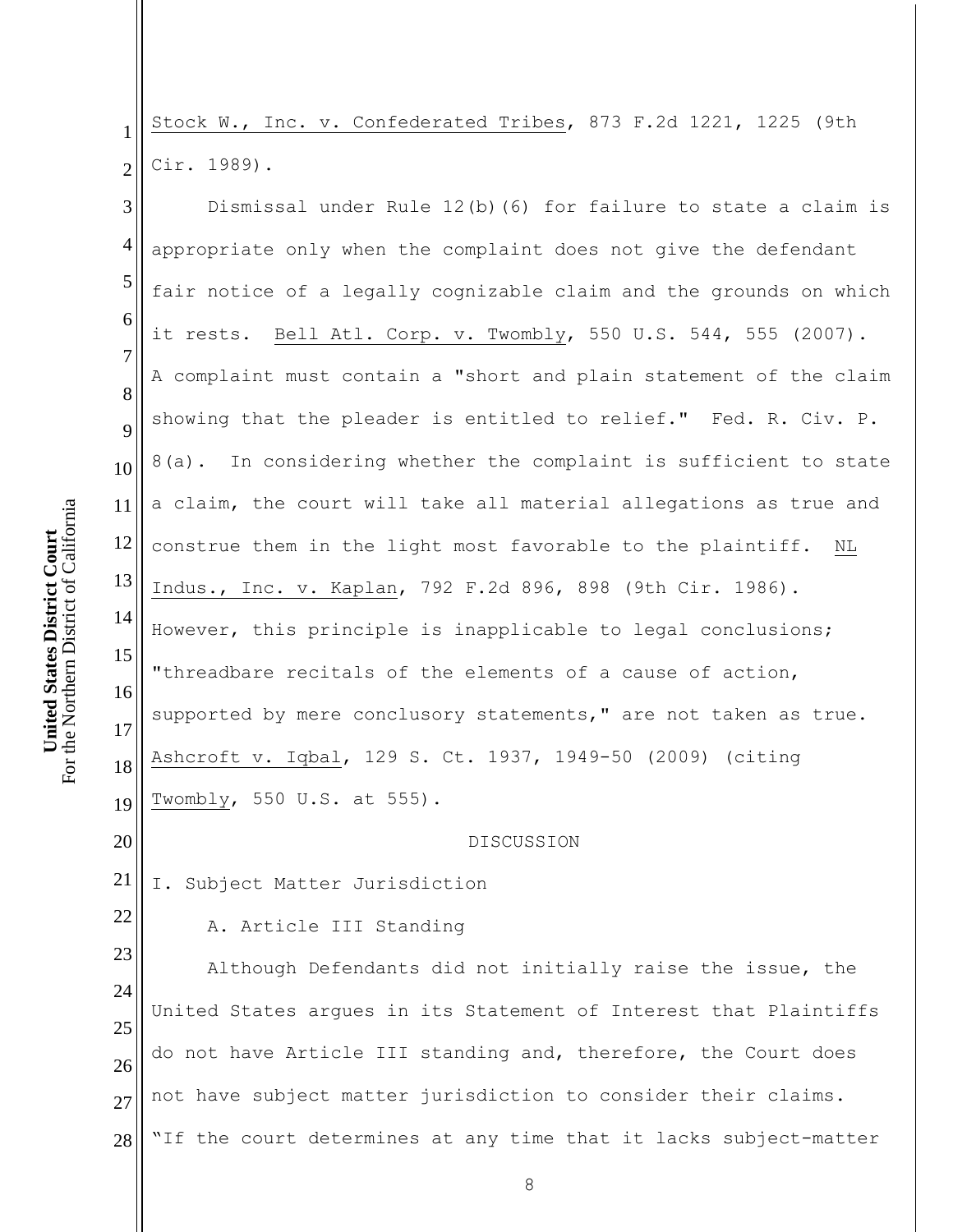1 2 3 4 5 6 7 8 9 10 11 12 jurisdiction, the court must dismiss the action." Fed. R. Civ. P. 12(h)(3). To establish constitutional standing, a plaintiff must satisfy three requirements--(1) injury in fact; (2) causation; and (3) redressability. Lujan v. Defenders of Wildlife, 504 U.S. 555, 560 (1998). The party invoking federal jurisdiction bears the burden of establishing that it has Article III standing. Steel Co. v. Citizens for a Better Environment, 523 U.S. 83, 103-104 (1998). On a motion to dismiss, a plaintiff need only show that the facts alleged, if proved, would confer standing. Central Delta Water Agency v. United States, 306 F.3d 938, 947 (9th Cir. 2002).

13 14 15 16 17 18 19 20 21 22 23 The United States does not argue that Plaintiffs do not allege "injury in fact," and the Court finds that they do. Rather, the United States asserts that Plaintiffs cannot satisfy the causation requirement because the Enterprises took the position that PACE debt obligations were incompatible with their uniform security instruments in their May 5, 2010 letters, before the FHFA issued its July 6, 2010 statement. The United States argues that Plaintiffs have alleged no facts suggesting that the Enterprises would have altered their position if the FHFA had not issued its July statement.

25 26 27 28 With respect to redressability, the United States asserts that it is mere speculation that if the FHFA changed its policy on the PACE program, individuals would be able to obtain mortgages, or refinance existing mortgages, on properties encumbered by PACE-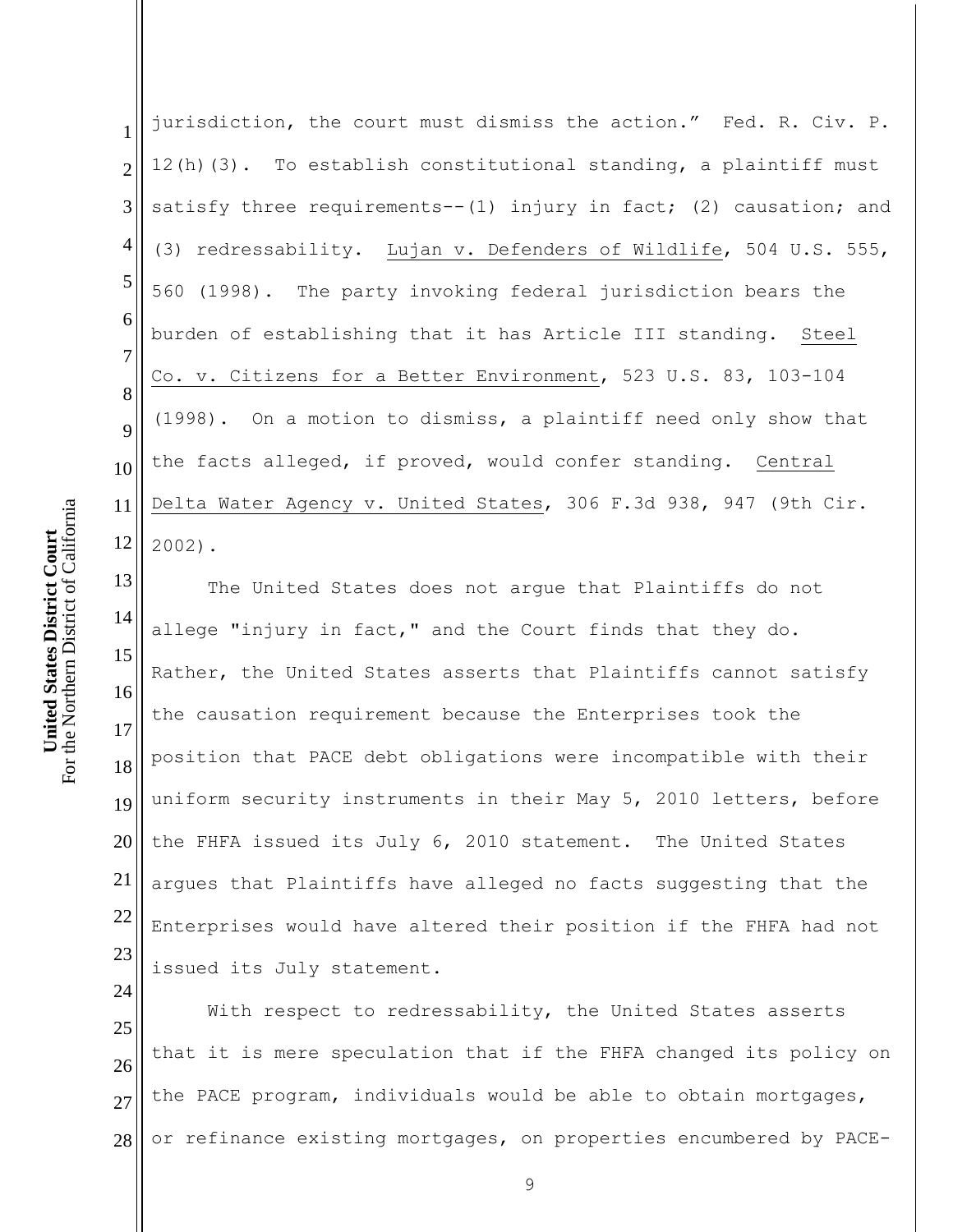1 2 3 4 related debt obligations. The United States further argues that it is speculative that the notice and comment process would change the FHFA's and the Enterprises' position with respect to PACE programs.

5 6 7 8 9 10 11 12 Plaintiffs claim procedural as well as substantive injury. "A showing of procedural injury lessens a plaintiff's burden on the last two prongs of the Article III standing inquiry, causation and redressability." Salmon Spawning & Recovery Alliance v. Gutierrez, 545 F.3d 1220, 1226 (9th Cir. 2008). The Supreme Court has explained that a litigant to whom Congress has accorded a procedural

right to protect his concrete interests . . . can assert that right without meeting all the normal standards for redressability and immediacy. When a litigant is vested with a procedural right, that litigant has standing if there is some possibility that the requested relief will prompt the injurycausing party to reconsider the decision that allegedly harmed the litigant.

18 19 20 21 22 23 24 25 26 27 28 Massachusetts v. EPA, 549 U.S. 497, 517-18 (2007) (internal quotation marks and citations omitted). Where a plaintiff asserts that an agency has failed to follow procedural requirements in considering the environmental impact of its action, for purposes of redressability, "[i]t suffices that . . . the [agency's] decision could be influenced by the environmental considerations that [the relevant statute] requires an agency to study." Citizens for Better Forestry v. USDA, 341 F.3d 961, 976 (9th Cir. 2003) (alterations and emphasis in original, internal quotation marks omitted); Natural Resources Defense Council, Inc. v. EPA,

13

14

15

16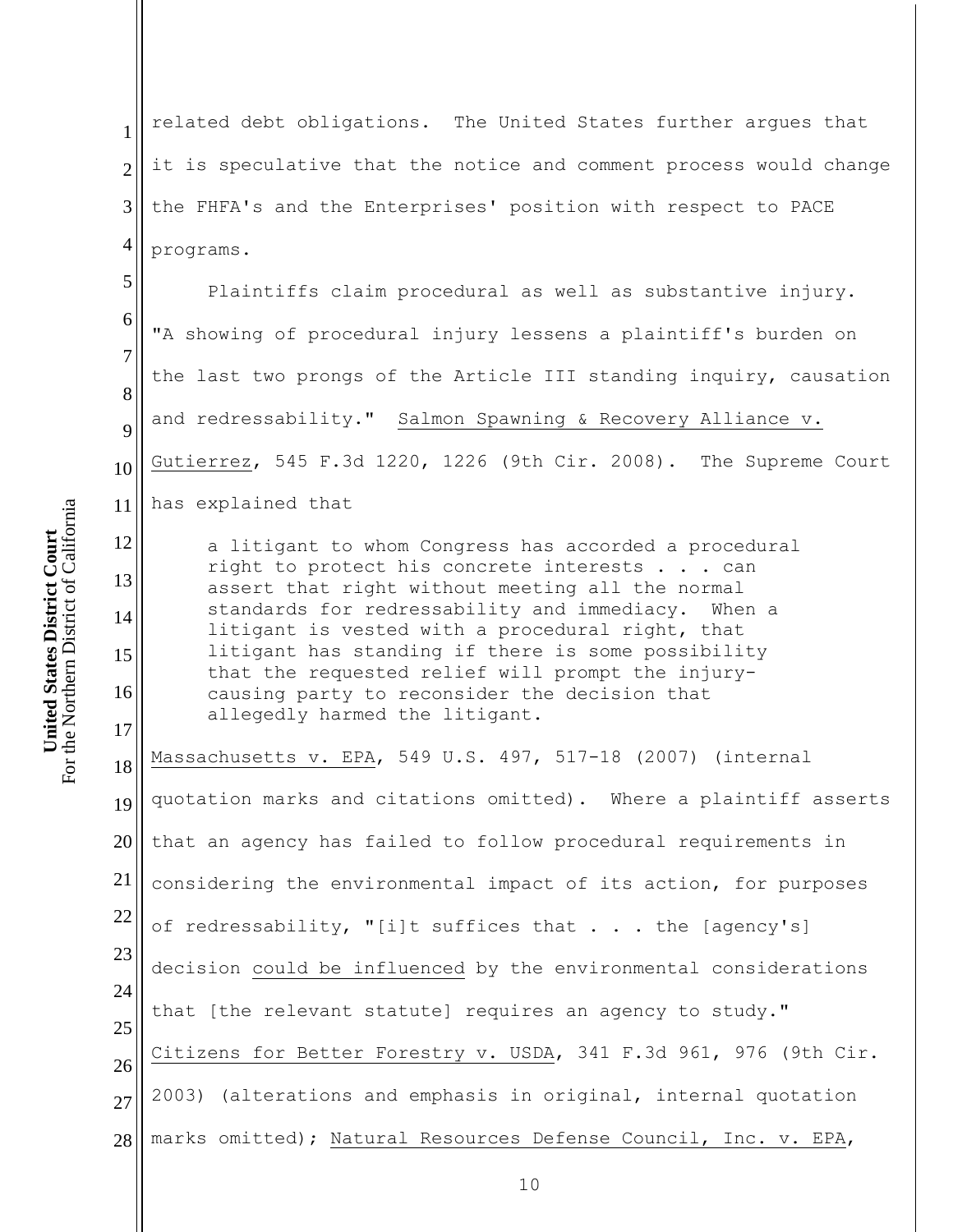1 2 3 4 5 6 7 638 F.3d 1183, 1189 n.3 (9th Cir. 2011); Salmon Spawning, 545 F.3d at 1226-27; Sierra Forest Legacy v. United States Forest Service, 652 F. Supp. 2d 1065, 1078 (N.D. Cal. 2009). In contrast, "a plaintiff alleging a substantive violation must demonstrate that its injury would likely be redressed by a favorable court decision." Salmon Spawning, 545 F.3d at 1228.

8 9 10 11 12 13 With regard to causation, Plaintiffs have alleged a sufficient connection between Defendants' actions and the thwarting of PACE programs and their anticipated benefits. To hold otherwise would suggest that Congress imposed procedural requirements that have no meaningful effect. See Citizens for Better Forestry, 341 F.3d at 973.

14 15 16 17 18 19 20 21 22 23 Although the FHFA's July 2010 statement was issued after Fannie Mae and Freddie Mac's May 2010 announcements to their sellers and servicers, the FHFA had publicized its concerns in the prior, June 2009, letter. Fannie Mae, in turn, cited that letter as it raised caution about PACE programs in its September 2009 Lender Letter. In addition, Fannie Mae's and Freddie Mac's August 31, 2010 announcements that they would not purchase PACEencumbered mortgages originated on or after July 6, 2010, were issued in response to the FHFA's statement.

25 26 27 28 Further, Plaintiffs' claims of procedural violations are redressable. If the statutorily mandated procedures were followed, Plaintiffs' interests could be protected by a resulting change in the FHFA, Fannie Mae and Freddie Mac's policy, spurring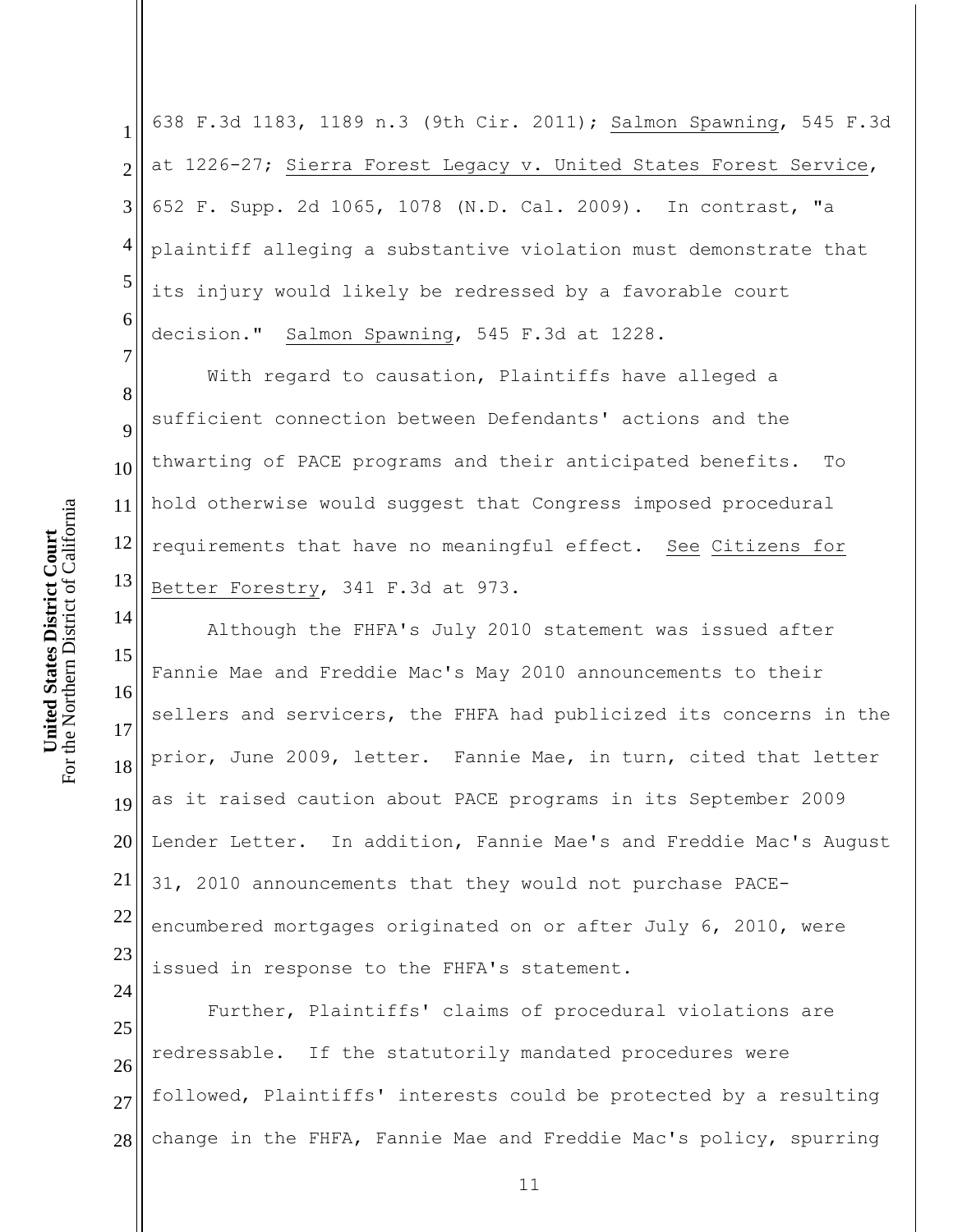1 2 3 4 5 6 7 8 9 10 11 12 13 lenders to renew financing of PACE-encumbered properties. Plaintiffs have alleged that, prior to the July 2010 statement, PACE programs were operational and PACE participants were able to refinance their mortgages. They further allege that, after the FHFA's July 2010 statement and the Enterprises' announcements, the programs faltered and participants became unable to refinance or transfer their properties without paying off the PACE debt in full. FAC ¶ 35. Accepting the allegations as true, the financing and benefits previously afforded by PACE programs could be renewed as a result of new information gleaned through the notice and comment and environmental review processes and a resulting change in Defendants' position and related marketplace practices.

15 16 17 18 19 20 21 22 23 24 25 Although Plaintiffs' substantive claims are subject to greater scrutiny with regard to Article III standing requirements, the causation and redressability requirements are adequately plead. The alleged reaction of the marketplace to Defendants' actions and the rapid demise of PACE programs establish a sufficient causal connection between Defendants' actions and Plaintiffs' purported injury. Redressability is sufficiently alleged because, if the FHFA's policy were set aside as arbitrary and capricious, it is likely that financing streams would be renewed.

26 27 28 This case is distinguishable from Levine v. Vilsack, 587 F.3d 986 (9th Cir. 2009), a case upon which the United States relies to argue that Plaintiffs' claims are not redressable. In Levine, the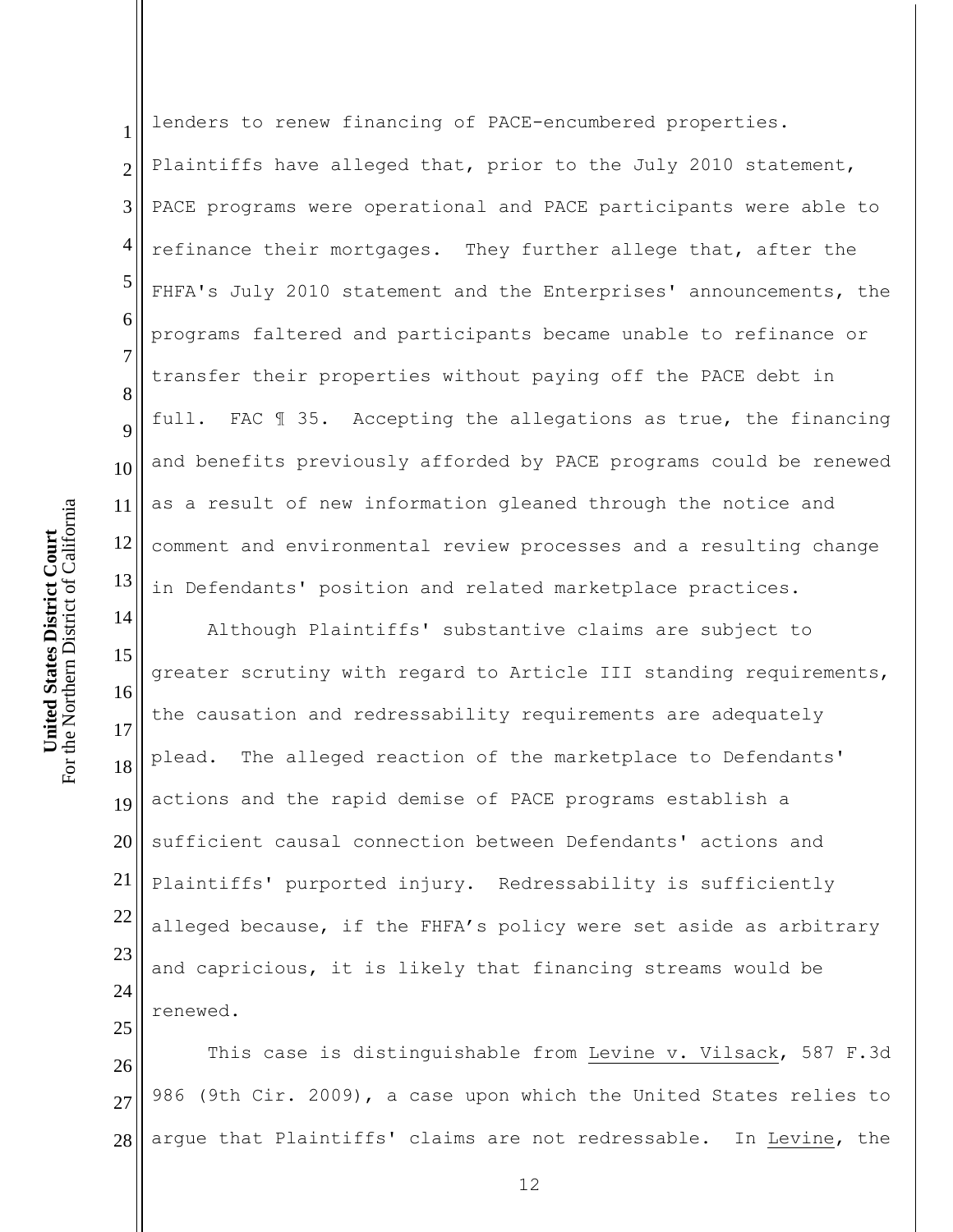1 2 3 4 5 6 7 8 9 10 11 12 13 plaintiffs brought suit against the Secretary of Agriculture, alleging that the agency's interpretive rule excluding poultry from the Humane Methods of Slaughter Act (HMSA) was arbitrary and capricious under the APA. The plaintiffs sought to block the inhumane slaughter of poultry under the HMSA, but the statute lacked an enforcement provision. Id. at 989. Plaintiffs' goal would be achieved only if the Secretary proceeded to add poultry to the list of protected species under the Federal Meat Inspection Act, a separate statute which was not at issue in the case. Id. at 993-95. The court reasoned that it was speculative whether the Secretary would do so and whether resulting regulations would make the slaughter of poultry more humane. Id. at 996-97.

14 15 16 17 18 19 20 The present actions differ because further action by a federal agency would not be required to achieve Plaintiffs' goals. Plaintiffs have alleged that PACE encumbrances were treated like tax assessments until the FHFA took the actions it did. Plaintiffs adequately allege that a change in the FHFA's policy would lead to a return previous marketplace practices.

21 22 23 Accordingly, Plaintiffs' claims sufficiently allege the injury in fact, causation and redressability necessary to establish standing at this stage of the litigation.

B. Statutory Preclusion of Judicial Review

26 27 28 Defendants argue that, pursuant to Federal Rule of Civil Procedure 12(b)(1), the present actions should be dismissed for lack of subject matter jurisdiction. Specifically, Defendants

24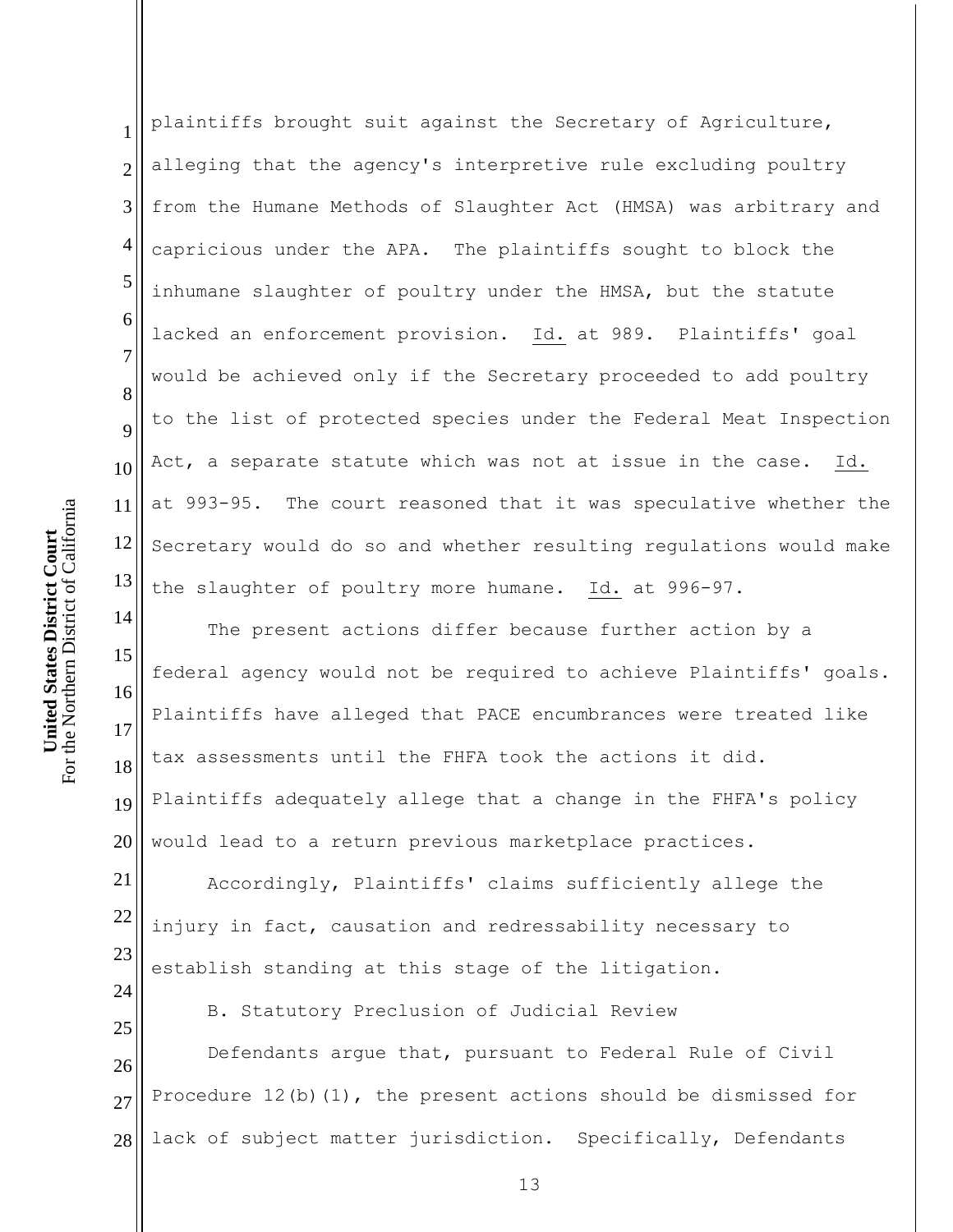1 2 3 assert that three statutory provisions--12 U.S.C. §§ 4617(f), 4635(b), and 4623(d)--preclude judicial review of Plaintiffs' claims for relief.

4 5 6 7 8 9 12 The courts have long recognized a presumption in favor of judicial review of administrative actions. Love v. Thomas, 858 F.2d 1347, 1356 (9th Cir. 1988) (citing Block v. Community Nutrition Inst., 467 U.S. 340, 349-51 (1984)). The presumption may be overcome by various means, including "specific language or specific legislative history that is a reliable indicator of congressional intent" or "by inference of intent drawn from the statutory scheme as a whole." Block, 467 U.S. at 349.

13 14 15 16 17 18 Although "great weight" is ordinarily given to an agency's interpretation of a statute it is charged with enforcing, "that deference does not extend to the question of judicial review, a matter within the peculiar expertise of the courts." Love, 858 F.2d at 1352 n.9.

19 20 The Court considers whether any of the three provisions preclude its authority to hear Plaintiffs' claims.

1. Section 4617(f)

22 23 24 25 26 27 28 Section 4617(a) authorizes the appointment of the FHFA as conservator or receiver for a regulated entity under certain circumstances. 12 U.S.C.  $\frac{1}{2}$  4617(a). As conservator, the FHFA immediately succeeds to "all rights, titles, powers, and privileges of the regulated entity, and of any stockholder, officer, or director of such regulated entity" with respect to the

10

11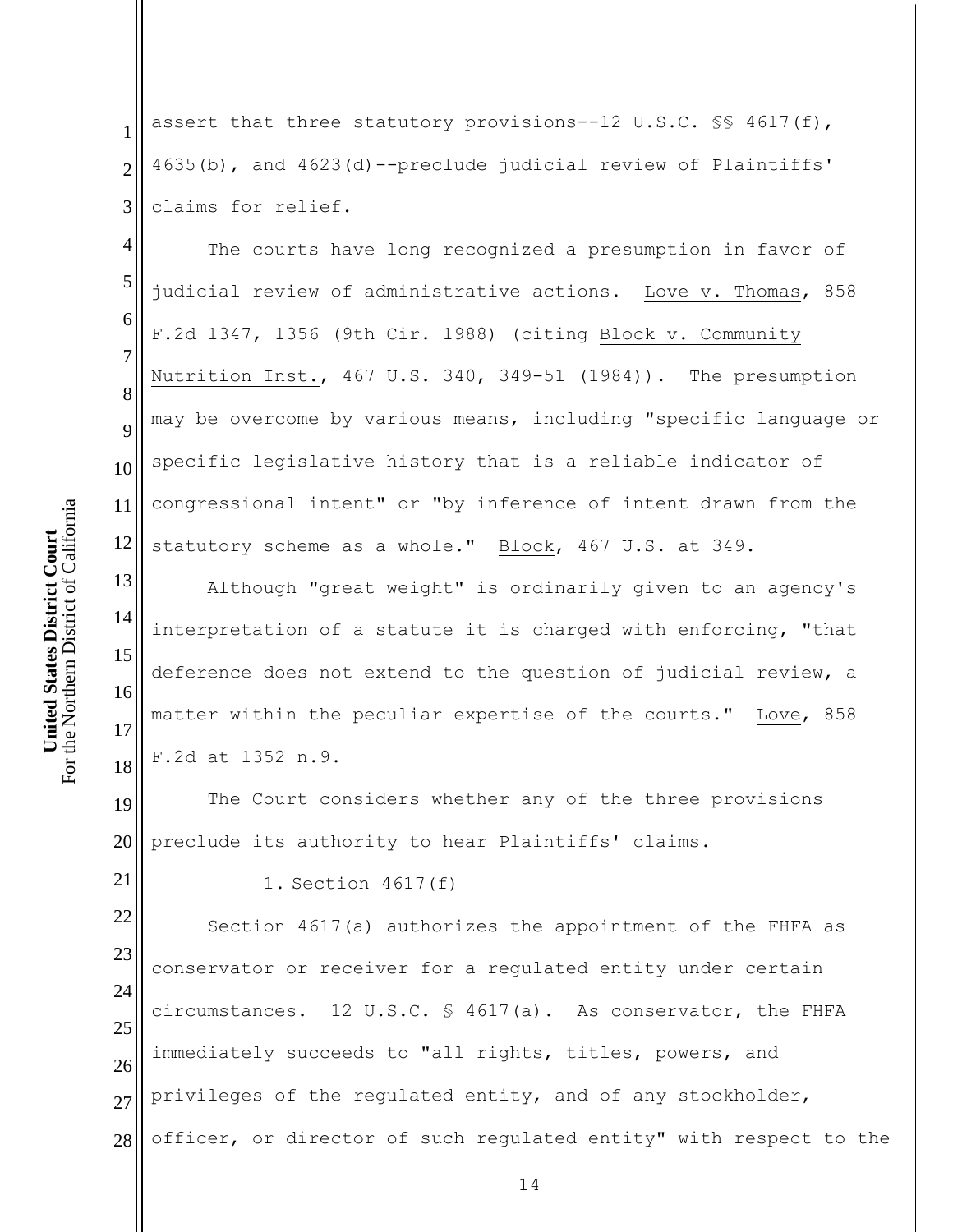1 2 3 4 5 6 7 entity and its assets.  $12 \text{ U.S.C. }$  \$ 4617(b)(2)(A). The FHFA may take over assets and operate the entity subject to its conservatorship, collect all obligations and money due, perform all functions of the regulated entity in its name consistent with the FHFA's appointment as conservator, and preserve and conserve the entity's assets and property. 12 U.S.C.  $\frac{6}{5}$  4617(b)(2)(B)(i)-(iv).

9 10 11 12 13 14 15 16 17 18 19 20 21 22 23 Section 4617(f) limits judicial review of such actions, stating that "no court may take any action to restrain or affect the exercise of powers or functions of the Agency as a conservator or a receiver." 12 U.S.C. § 4617(f). There is little case law interpreting Section 4617(f). However, the parties recognize that the language in the provision is similar to 12 U.S.C.  $\frac{1}{5}$  1821(j), which limits judicial review of actions taken by the Federal Deposition Insurance Corporation (FDIC) in its capacity as a conservator or receiver. Sahni v. American Diversified Partners, 83 F.3d 1054, 1058-59 (9th Cir. 1996). That provision states that "no court may take any action," except at the request of the FDIC Board of Directors by regulation or order, "to restrain or affect the exercise of powers or functions of the [FDIC] as a conservator or a receiver." 12 U.S.C. § 1821(j).

25 26 27 28 The Ninth Circuit has stated, "The bar imposed by  $\S$  1821(j) does not extend to situations in which the FDIC as receiver asserts authority beyond that granted to it as a receiver." Sharpe v. FDIC, 126 F.3d 1147, 1155 (9th Cir. 1997) (citing

8

24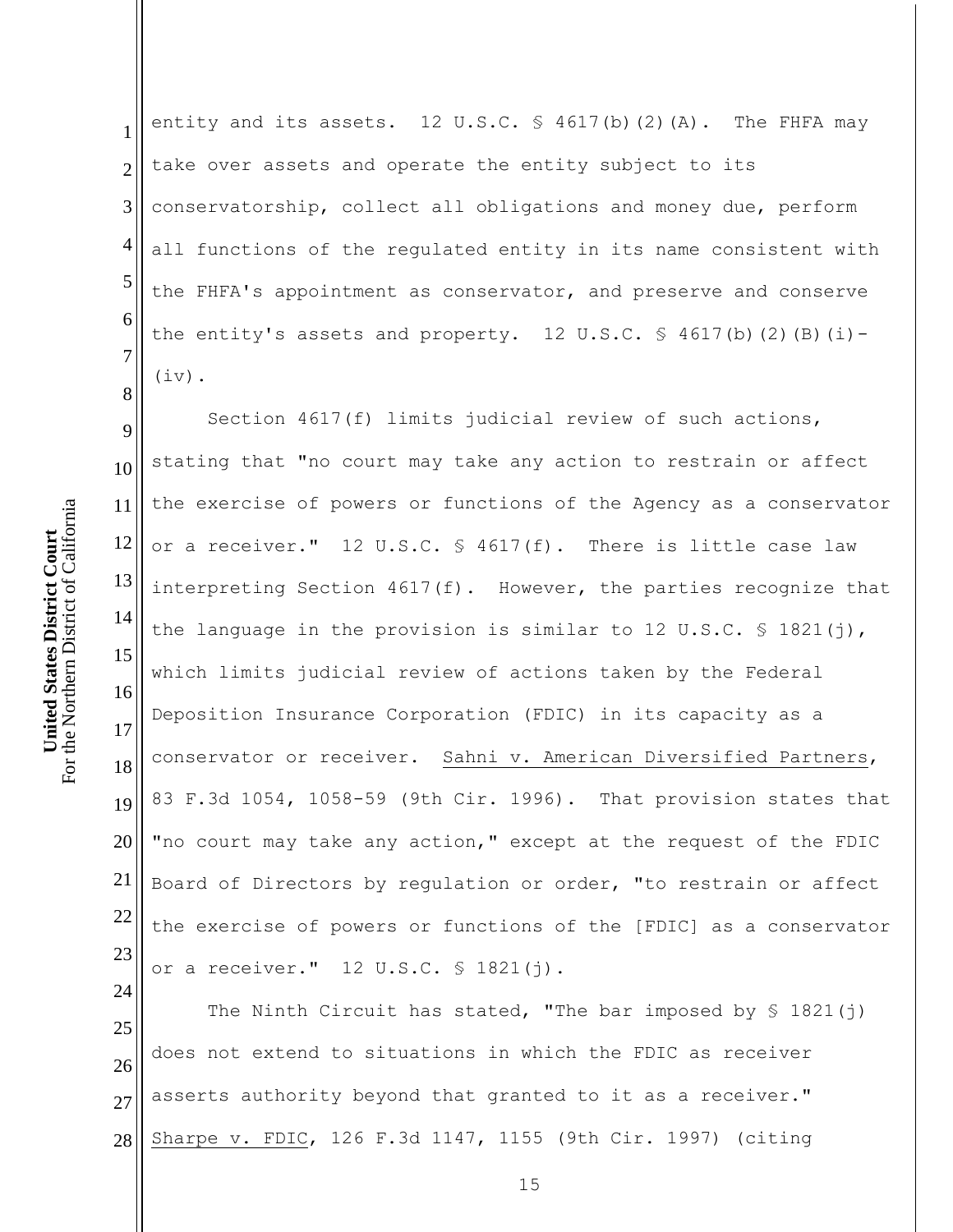1 2 3 4 5 6 7 8 9 National Trust for Historic Preservation v. FDIC, 995 F.2d 238, 240 (D.C. Cir. 1993), judgment vacated, 5 F.3d 567 (D.C. Cir. 1993), reinstated in relevant part, 21 F.3d 469 (D.C. Cir. 1994)). In Sharpe, the Ninth Circuit held that the FDIC, in breaching a contract, did not act within its statutorily defined receiver powers to disaffirm or repudiate contracts; the court was permitted to review the plaintiffs' breach of contract claim against the FDIC.

10 11 The FHFA contends that it issued its July 2010 statement and February 2011 letter as conservator of the Enterprises.

12 13 14 15 16 17 18 Plaintiffs respond that Defendants' actions amount to substantive rule-making, and that rule-making is not a part of the FHFA's role as conservator. The FHFA has directed Fannie Mae and Freddie Mac prospectively to refrain from purchasing any mortgage loan secured by property with an outstanding PACE obligation. This appears to amount to substantive rule-making.

19 20 21 22 23 Distinct from the FHFA's powers as a conservator or receiver, it has supervisory and regulatory authority over Fannie Mae, Freddie Mac and the Federal Home Loan Banks, the regulated entities. See 12 U.S.C. § 4511(b); § 4513b; § 4513(a)(1)(A),  $(B)(i) - (v)$ .

25 26 27 28 Therefore, the Court must next consider whether the FHFA's rule-making is pursuant to its authority as a conservator, or to its supervisory or regulatory authority. The Ninth Circuit has explained that, "in interpreting a statute, the court will not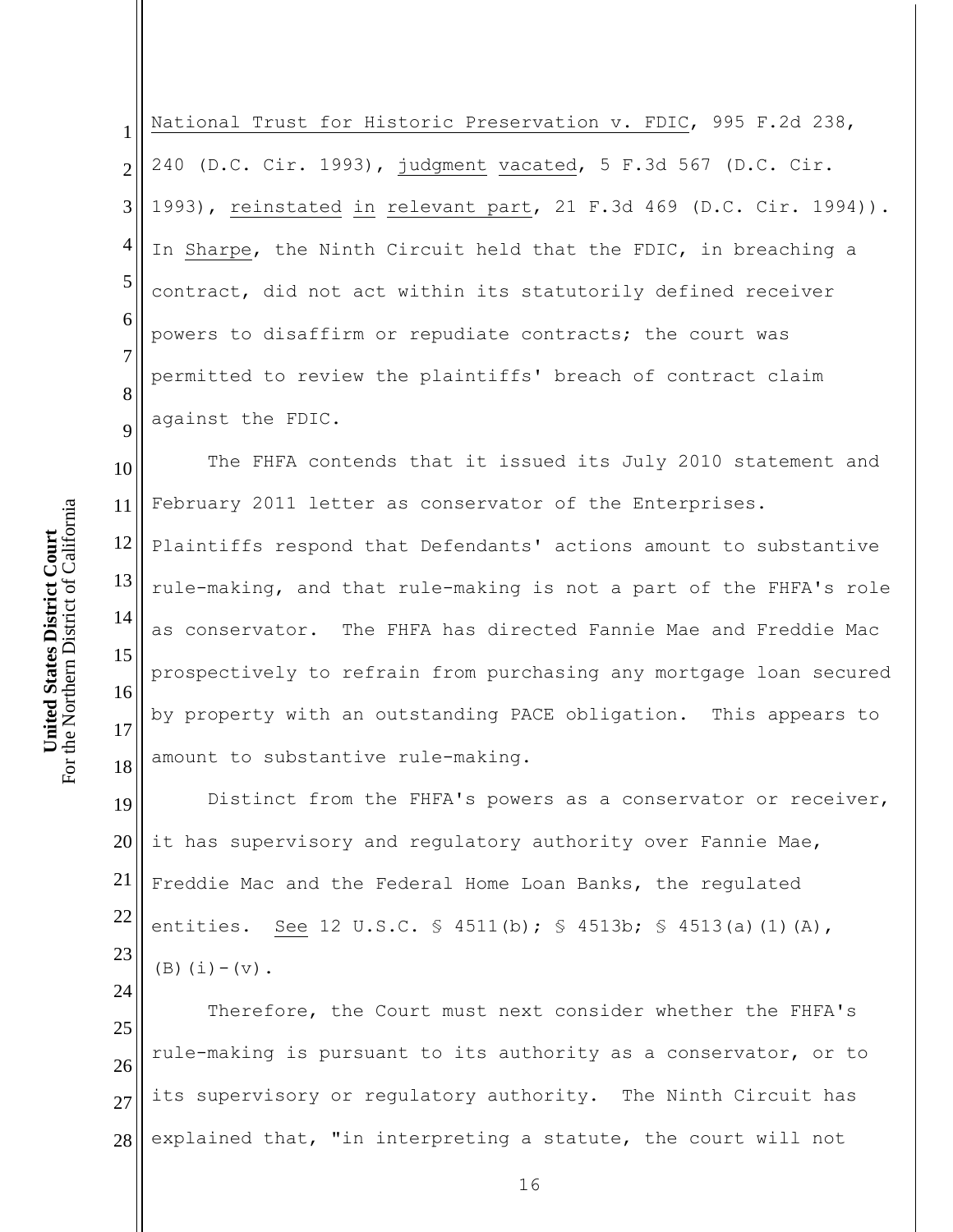1 2 3 4 5 6 7 8 9 10 11 12 13 look merely to a particular clause in which general words may be used, but will take in connection with it the whole statute (or statutes on the same subject) and the objects and policy of the law." Morrison-Knudsen Co., Inc. v. CHG Int'l, Inc., 811 F.2d 1209, 1219 (9th Cir. 1987) (internal quotation marks omitted). In Morrison-Knudsen, the Ninth Circuit declined to hold that the Federal Savings and Loan Insurance Corporation's authority to adjudicate creditor claims was in keeping with the ordinary functions of a receiver. Id. at 1217. The Ninth Circuit found that the language in the relevant statute failed to enumerate, and the statutory scheme did not support, the power to adjudicate creditor claims. Id. at 1218-20.

14 15 16 17 18 Here, it is clear from the statutory scheme overall and other provisions of section 4617 that Congress distinguished between the FHFA's powers as a conservator and its authority as a regulator, and did not intend that the former would subsume the latter.

19 20 21 22 23 24 25 Specific provisions of section 4617 include the phrase, "The agency may, as conservator  $\ldots$ , " in reference to the FHFA's authority in that role, while other provisions addressing the FHFA's regulatory powers do not contain analogous language. Compare 12 U.S.C.  $\frac{1}{5}$  4617(b)(1) and (2)(C) with  $\frac{1}{5}$  4617(b)(2)(A),

26

27

28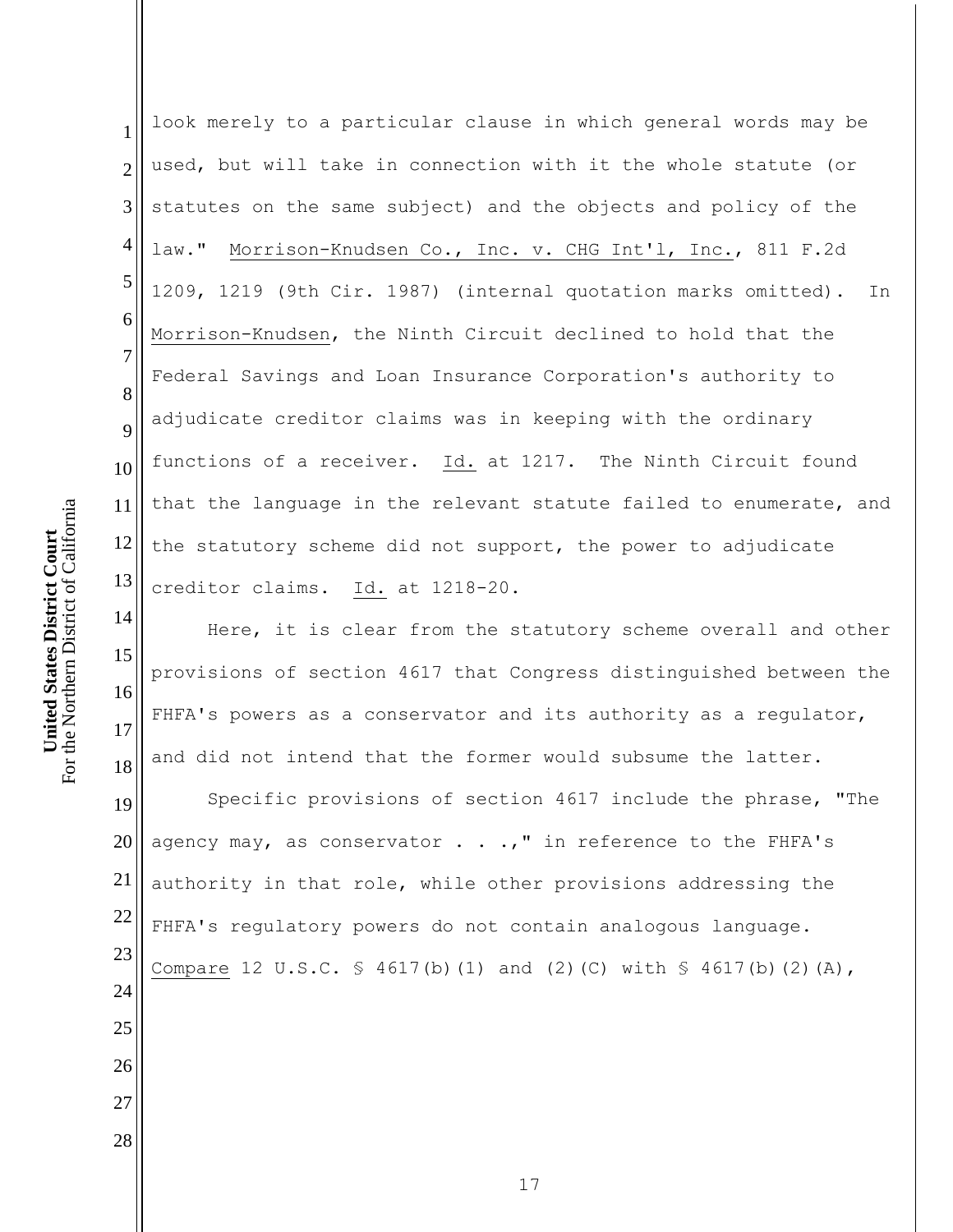$\overline{a}$ 

6

1 2 3 4 5 (B), (G), (H), (I)(i)(I) and (J)<sup>4</sup> and § 4617(b)(4). Section 4617(b) indicates that Congress intended to enumerate the FHFA's powers and duties as a conservator, while delegating other duties to the FHFA's regulatory authority. The statute does not identify substantive rulemaking as a conservatorship power.

7 17 18 19 20 21 22 23 24 The cases upon which Defendants rely to assert that the FHFA's powers as a conservator are "sweeping" and "broad," such that its July 2010 statement and February 2011 letter escape judicial review, are inapposite. The cases address FHFA actions typical of the ordinary day-to-day functions of an agency acting as conservator or receiver. See e.g., Freeman v. FDIC, 56 F.3d 1394 (D.C. Cir. 1995) (holding that, pursuant to 12 U.S.C. § 1821(j), the court was precluded from taking any action that might restrain the FDIC from conducting a nonjudicial foreclosure sale of assets acquired from a failed bank); National Trust, 995 F.2d at 239-41 (holding that a lawsuit to enjoin the FDIC's sale to liquidate assets was precluded by  $\S$  1821(j)); Hindes v. FDIC, 137 F.3d 148, 160 (3rd Cir. 1998) (precluding an order voiding FDIC action in its corporate capacity, which triggered a state agency to close a bank and appoint the FDIC as receiver); Telematics International, Inc. v. NEMLC Leasing Corp., 967 F.2d

<sup>25</sup> 26 27 28  $4$  Although section  $4617(b)$  (2)(J) is worded as a broad, catchall provision, given the overall scheme of section 4617, it would be incorrect to find that section  $4617(b)(2)(J)$  authorizes the FHFA to do anything and everything, including engaging in rule-making, as a conservator.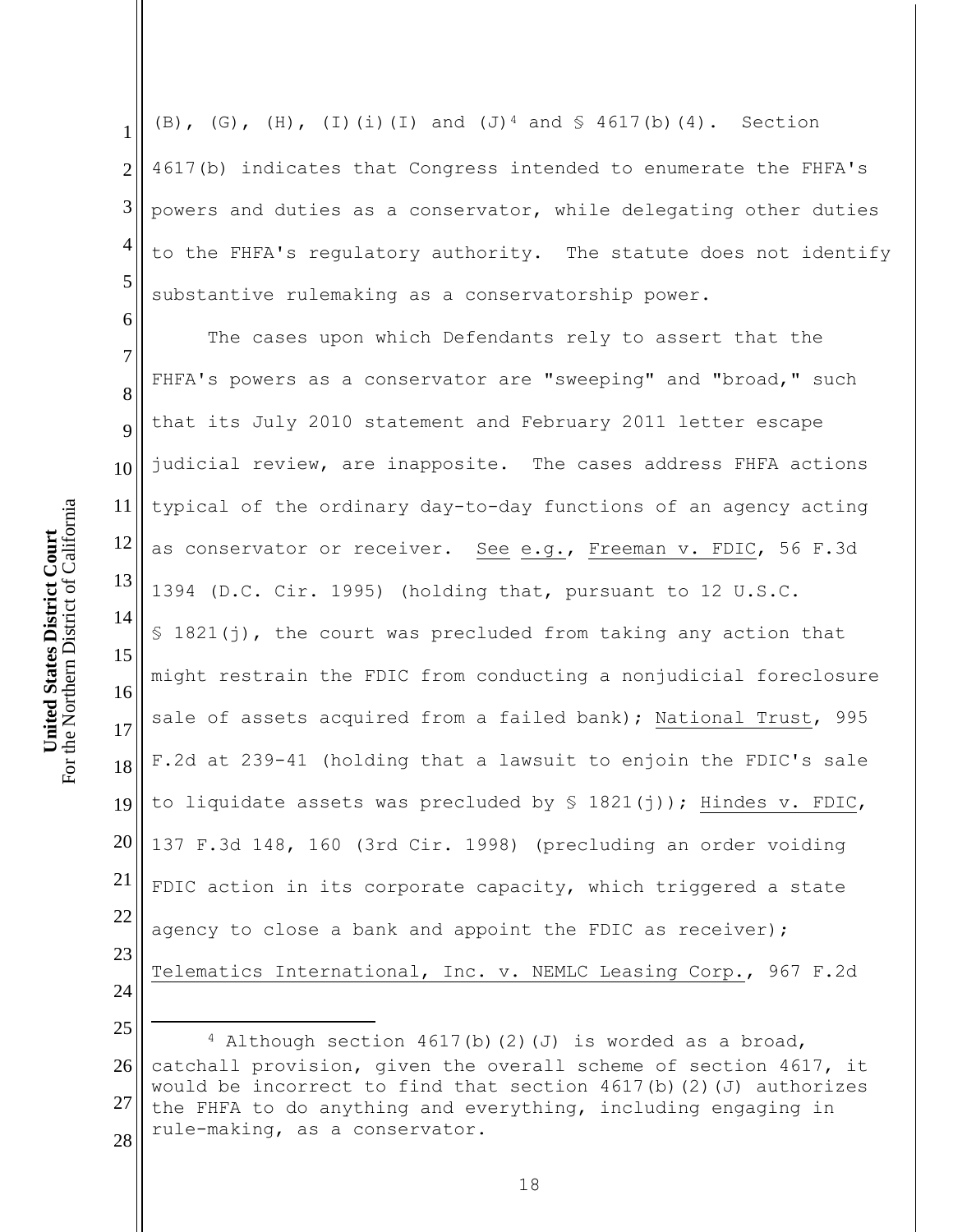1 2 3 4 5 6 7 8 9 10 11 12 13 14 15 16 17 703, 707 (1st Cir. 1992) (precluding plaintiff from attaching a certificate of deposit held by a bank because the attachment would impede the FDIC from attaching the asset); Save Our Wetlands, Inc. v. State of La., Landmark Lands Co., 1996 WL 194924, \*2-3 (E.D. La.) (stating that disposition of a failed institution's assets is a power of a receiver, and a challenge to title of a property directly affects the receiver's function); Pyramid Const. Co., Inc. v. Wind River Petroleum, Inc., 866 F. Supp. 513, 518-19 (D. Utah 1994) (precluding an order to rescind the Resolution Trust Corporation's sale of a parcel and force transfer of that parcel from one private party to another); Furgatch v. Resolution Trust Corp., 1993 WL 149084, \*2 (N.D. Cal.) (precluding injunction against a bank and trustee to prevent a foreclosure sale because it would indirectly enjoin a foreclosure by the RTC in its role as conservator).

18 19 20 21 22 23 24 25 26 Substantive rule-making is not appropriately deemed action pursuant to the FHFA's conservatorship authority. The FHFA's policy-making with respect to PACE programs does not involve succeeding to the rights or powers of the Enterprises, taking over their assets, collecting money due or operating their business. Given the presumption in favor of judicial review, section 4617(f) does not preclude review of the July 2010 statement and February 2011 letter.

For the Northern District of California For the Northern District of California **United States District Court United States District Court**

27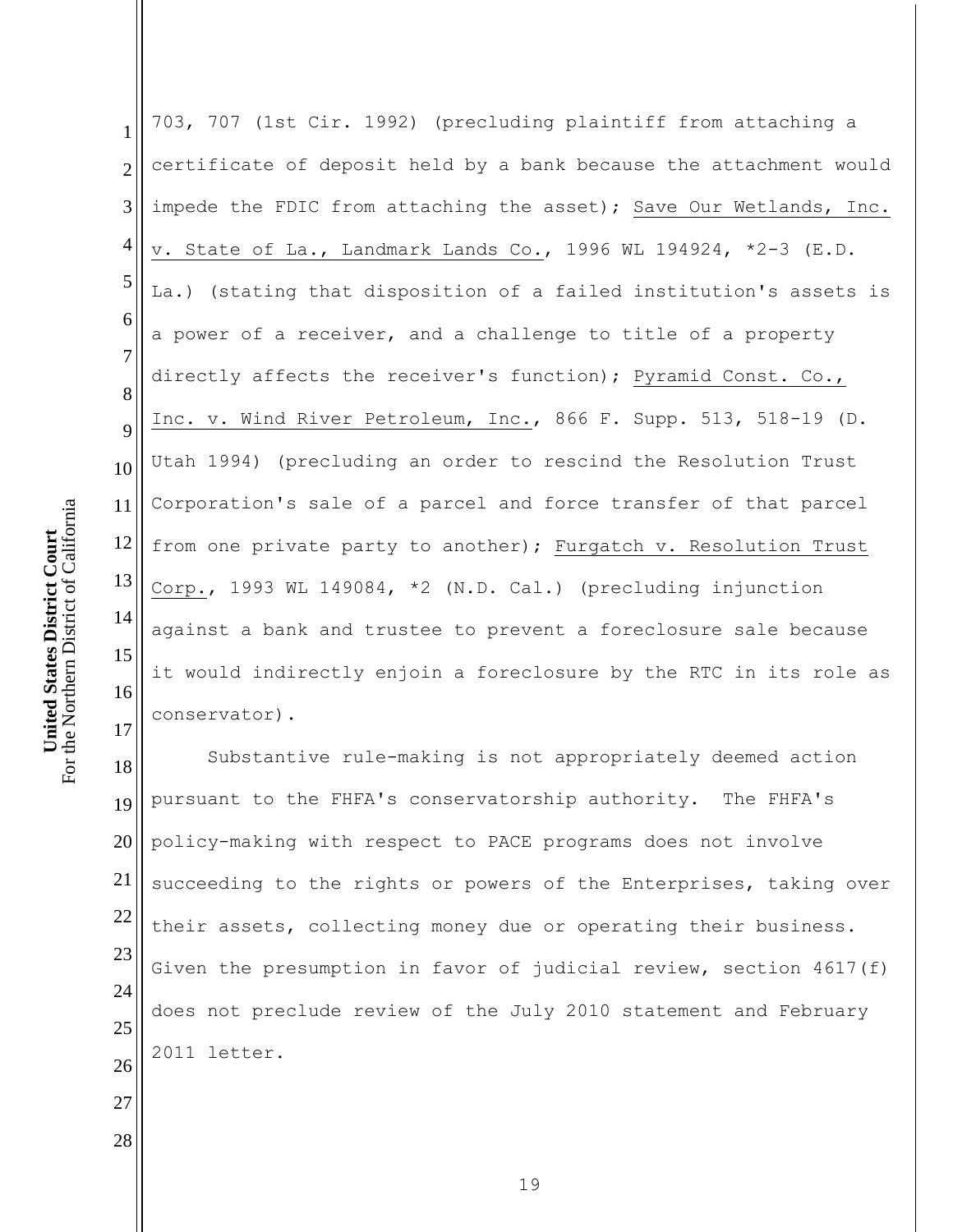1 2 3 4 5 6 7 8 9 10 11 12 13 14 15 16 17 18 19 20 2. Section 4623(d) The FHFA argues that its July 2010 statement was exempt from judicial review pursuant to 12 U.S.C. § 4623(d), which restricts judicial review of any action taken under section  $4616(b)(4)$ . <sup>5</sup> Section 4616(b)(1) through (4) describes supervisory actions that the FHFA Director may take with respect to "significantly undercapitalized" regulated entities. Section 4616(b)(4) authorizes the Director to require a "significantly undercapitalized" regulated entity "to terminate, reduce, or modify any activity that the Director determines creates excessive risk to the regulated entity." The Safety and Soundness Act establishes a tiered system of classification of the capitalization of the regulated entities; "significantly undercapitalized" is the second lowest of the four tiers. See 12 U.S.C. § 4614(a) and (b)(1)(C). It is not clear that the FHFA acted pursuant to section 4616(b)(4) because it could have done so only if it found that  $\overline{a}$ <sup>5</sup> Defendants assert that Title 12 U.S.C. sections 4623(d) and

21 22 23 24 25 26 27 28 section 4635(b) preclude judicial review of the July 2010 statement, as alternative arguments to their contention that section 4617(f) bars review. The FHFA issued its February 2011 letter after the parties completed briefing on Defendants' motions to dismiss, and the Court permitted supplemental briefing to address the February 2011 letter. Defendants did not argue that 12 U.S.C. §§ 4635(b) and 4623(d) also apply to the February 2011 letter. They took the position that section 4617(f) precluded review of the February 2011 letter because it was issued expressly in the FHFA's capacity as conservator of Fannie Mae and Freddie Mac. Docket No. 105 and 107. Accordingly, the Court does not address 12 U.S.C. §§ 4635(b) or 4623(d) with respect to the February 2011 letter.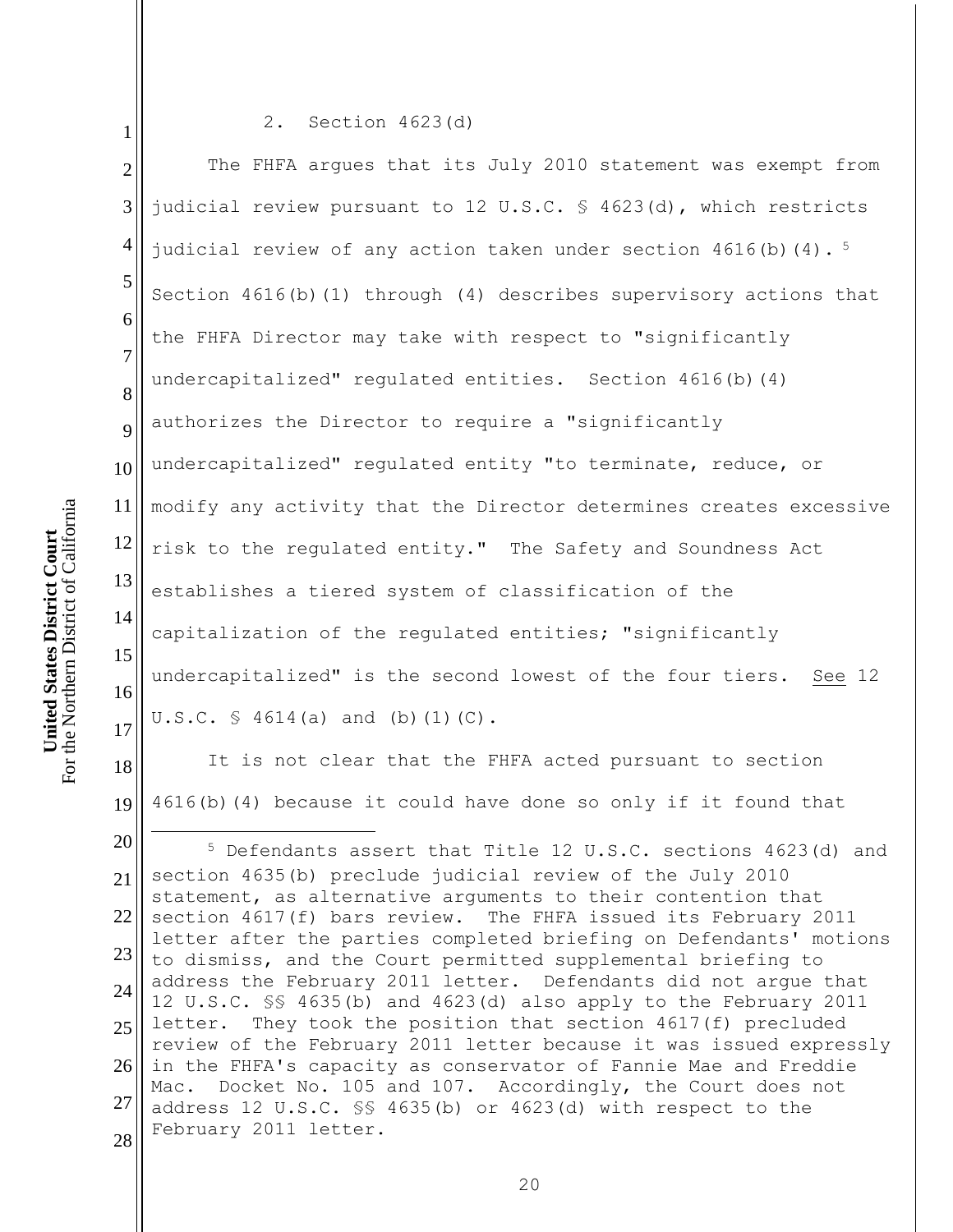12

1 2 3 4 5 6 7 8 9 10 11 Fannie Mae, Freddie Mac and the Federal Home Loan Banks were significantly undercapitalized. Defendants have not shown that the FHFA imposed such a classification. Because a regulated entity may be placed into FHFA conservatorship on grounds apart from its capital classification, it is not possible to infer from Fannie Mae or Freddie Mac's conservatorship that they were classified as significantly undercapitalized. Nothing in the July 2010 statement refers to section  $4616(b)(4)$ , or makes reference to undercapitalization. Thus, section 4623(d) does not limit the Court's jurisdiction to hear Plaintiffs' claims.

3. Section 4635(b)

13 14 15 16 17 18 19 20 21 22 23 24 25 The FHFA contends that it issued its July 2010 statement pursuant to its enforcement authority<sup>6</sup> and, thus, under 12 U.S.C. § 4635(b), the action is beyond the Court's purview. Section 4635(b) bars judicial review of the "issuance or enforcement of any notice or order" under 12 U.S.C. § 4624(b) and (c). Sections 4624(b) and (c) authorize the FHFA to issue orders to "make temporary adjustments to the established standards for an enterprise or both enterprises" and to "require an enterprise, under such terms and conditions as the Director determines to be appropriate, to dispose of or acquire any asset  $\ldots$  " 12 U.S.C.  $$4624(b)-(c)$ .

26 27

 $\overline{a}$ 

<sup>28</sup> <sup>6</sup> Again, Defendants do not appear to argue that the February 2011 letter was issued under this authority.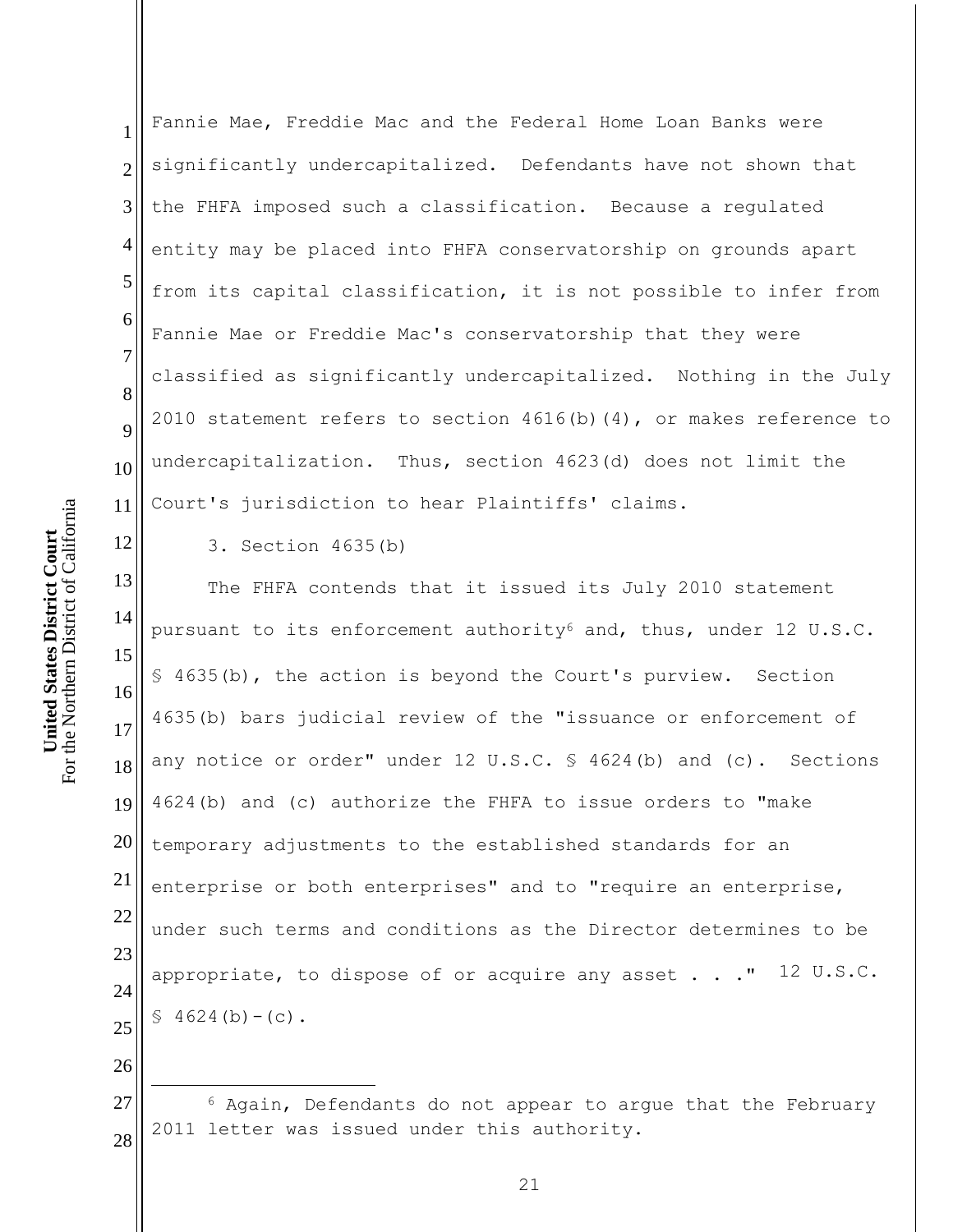1 2 3 4 5 6 7 8 9 10 11 12 13 14 15 16 17 18 19 20 21 22 23 Neither sections 4624(b) nor (c) applies to the July 2010 statement. The statement was directed to the regulated entities, not solely the Enterprises. The statement does not refer to section 4624(b) or any established standard that the FHFA sought to adjust. Defendants now assert that the relevant standard that the FHFA sought to modify is set forth in 12 C.F.R. § 1252.1, a regulation mandating the Enterprises to comply with the portfolio holdings criteria established in their respective Senior Preferred Stock Purchase Agreements with the Department of Treasury. However, the July 2010 statement did not adjust the Stock Purchase Agreements; those agreements simply addressed the amount of mortgage assets that the Enterprises must hold in their portfolios. Finally, section 4624(c) does not avail Defendants because the July 2010 statement did not order the acquisition or disposal of assets. Thus, if anything, the statement appears to fall under the authority of section 4624(a), which provides that the FHFA Director "shall, by regulation, establish criteria governing the portfolio holdings of the enterprises . . ." This would seem to support Plaintiffs' argument that the FHFA's action amounted to substantive rule-making.

24 25 Accordingly, 12 U.S.C. § 4635(b) does not restrict this Court's jurisdiction over Plaintiffs' claims.

26 27 In sum, none of the three statutory provisions upon which Defendants rely--12 U.S.C. § 4617(f), 12 U.S.C. § 4623(d) or 12

For the Northern District of California For the Northern District of California **United States District Court United States District Court**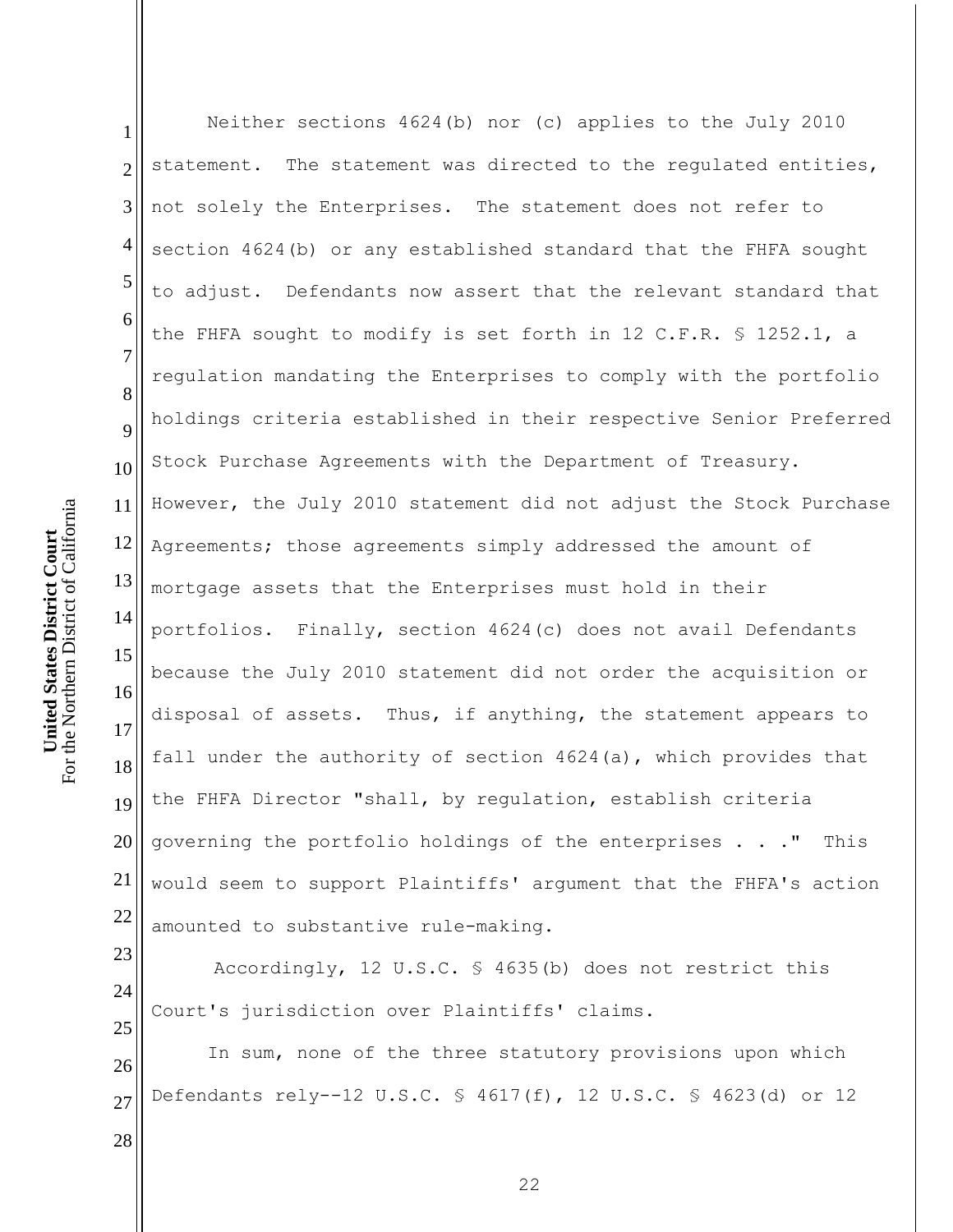Plaintiffs' actions are not precluded on these grounds. 2 II. Motion to Dismiss for Failure to State a Claim 3 4 A. Administrative Procedures Act 5 Plaintiffs allege that the FHFA's policy statements<sup>7</sup> on PACE 6 obligations failed to comply with the notice and comment 7 requirements of, and was arbitrary and capricious in violation of, 8 the APA, 5 U.S.C. §§ 553, 706(2)(D). 9 1. Judicial review under the APA 10 For the Northern District of California For the Northern District of California 11 To invoke judicial review of agency action under the APA, **United States District Court United States District Court** 12 Plaintiffs must demonstrate prudential standing. This standing 13 requirement is distinct from Article III standing, in that it is a 14 "purely statutory inquiry" to determine "whether a particular 15 plaintiff has been granted a right to sue by the statute under 16 which he or she brings suit." City of Sausalito v. O'Neil, 386 17 F.3d 1186, 1199 (9th Cir. 2004). "For a plaintiff to have 18 19 prudential standing under the APA, 'the interest sought to be 20 protected by the complainant [must be] arguably within the zone of 21 interests to be protected or regulated by the statute . . . in

23 24

22

1

 $\overline{a}$ 

25 26 27 28 <sup>7</sup> Plaintiffs assert that the February 2011 letter, as well as the July 2010 statement, are unlawful under the APA; Defendants' supplemental briefing did not address the APA issues as they relate to the February 2011 letter. The Court assumes that the APA analysis of the July 2010 statement applies equally to the February 2011 letter.

question.'" Nat'l Credit Union Admin. v. First National Bank &

Trust Co., 522 U.S. 479, 488 (1998) (alteration in original). The

U.S.C. § 4635(b)--applies to the FHFA's policy on PACE financing.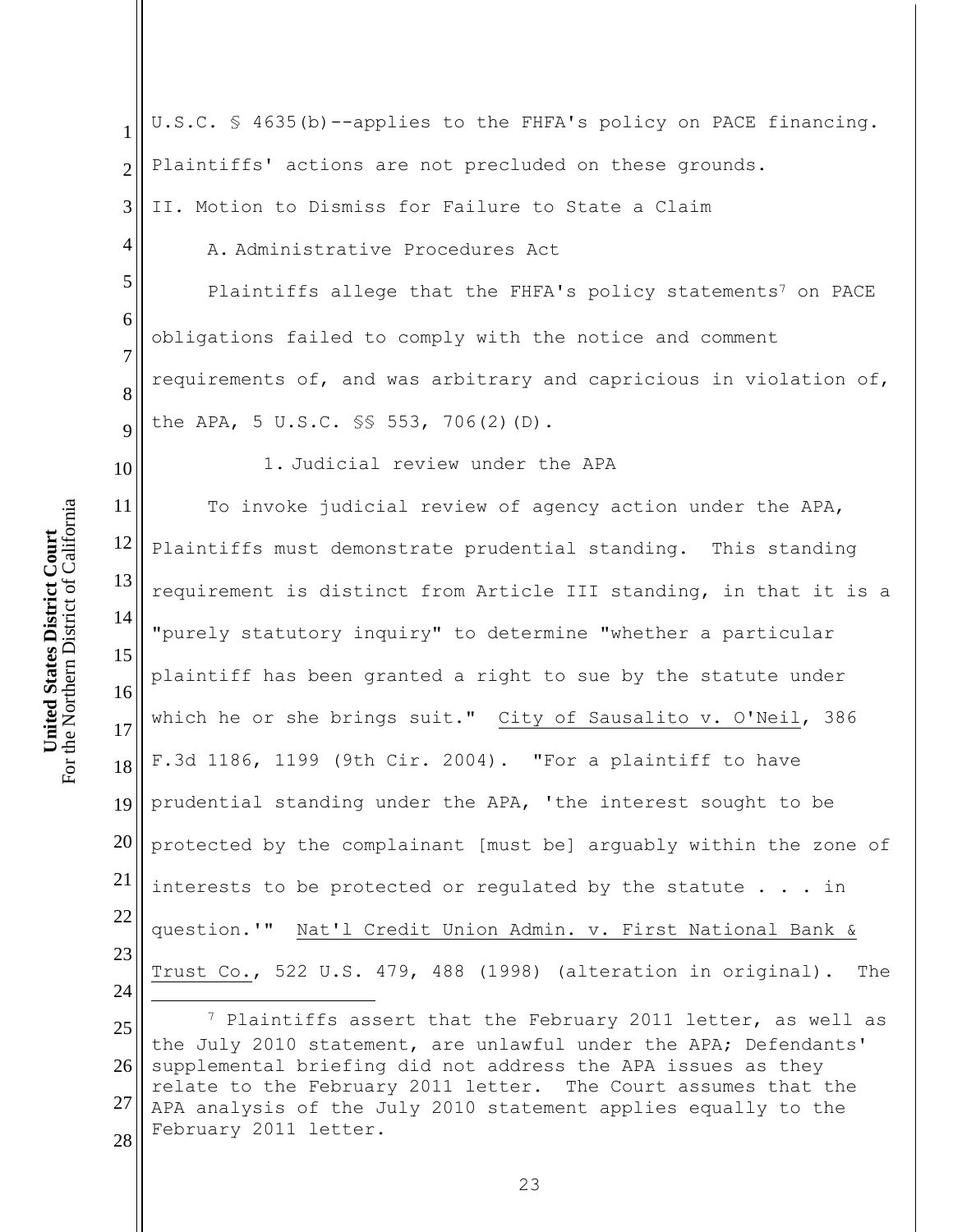1 2 3 4 5 6 7 8 9 10 11 12 13 test requires that "we first discern the interest 'arguably . . . to be protected' by the statutory provision at issue; we then inquire whether the plaintiff's interests affected by the agency action in question are among them." Id. at 492. To satisfy the zone of interest test, "there does not have to be an 'indication of congressional purpose to benefit the would-be plaintiff.'" Id. A plaintiff is outside a provision's zone of interest where "the plaintiff's interests are so marginally related to or inconsistent with the purposes implicit in the statute that it cannot reasonably be assumed that Congress intended to permit the suit." Clarke v. Securities Industry Ass'n, 479 U.S. 388, 399 (1987). The test is not "especially demanding." Id. at 399.

14 15 16 17 18 With regard to the first factor in the zone of interest test, the parties agree that the paramount goal of the Safety and Soundness Act is to protect the stability and ongoing operation of the residential mortgage market.

19 20 21 22 23 24 25 26 27 28 California and the municipalities are arguably within the Safety and Soundness Act's zone of interests because the housing mortgage market operates alongside a system of laws and assessments that California and the municipalities have erected. Although Congress has not expressed a specific purpose to benefit state and local governments through the Safety and Soundness Act, California and the municipalities' interests are affected by the Act and are consistent with its purposes. The governmental Plaintiffs share an interest in a safe and sustainable secondary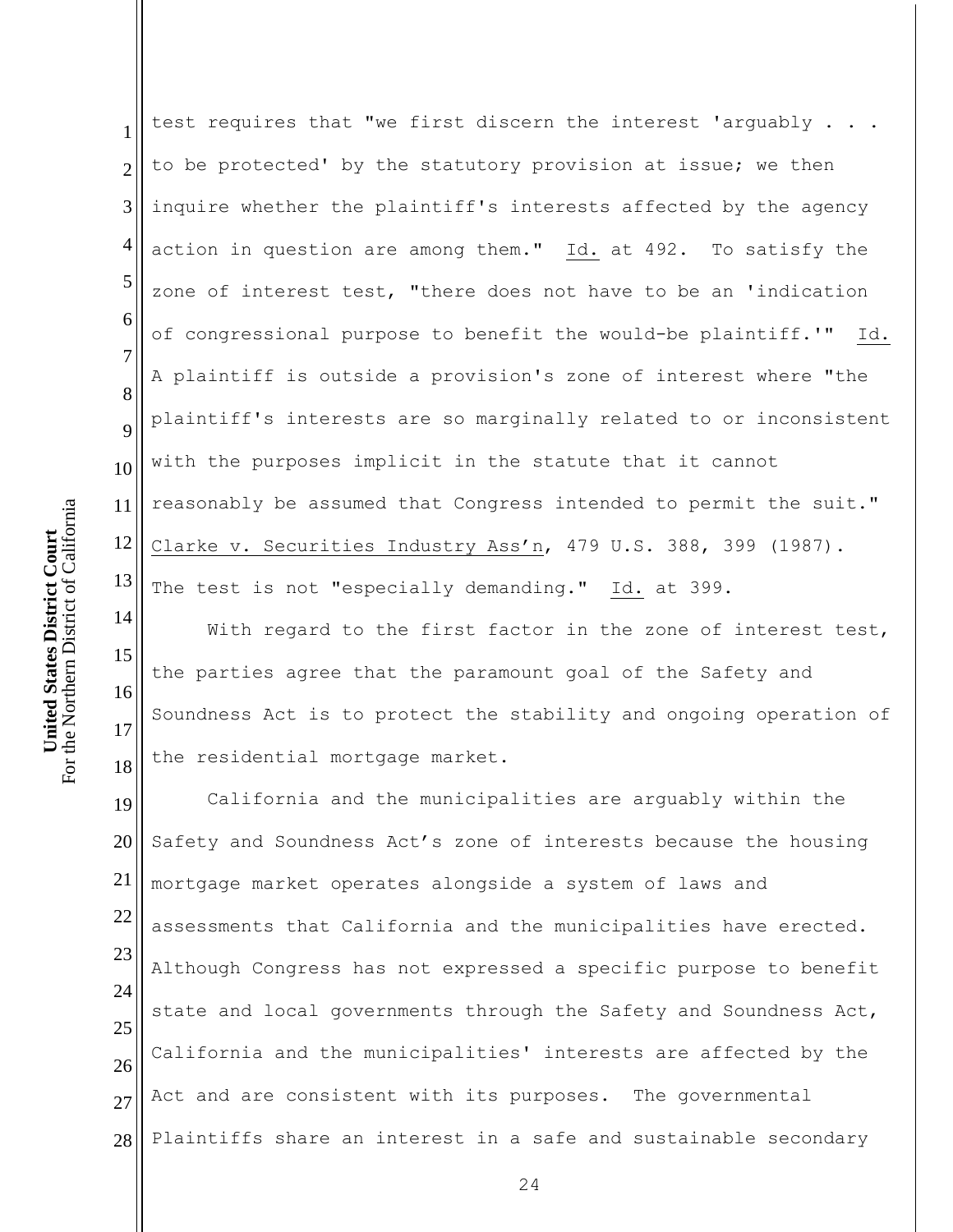1 2 3 4 5 6 7 8 9 10 11 12 13 14 mortgage market and suffer as a result of a faltering mortgage market. Defendants' actions, pursuant to the Act, have allegedly reversed the longstanding treatment of local assessments in mortgage lending, thwarted California and the municipalities' PACE programs, and curtailed access to mortgages for residents who participate in the programs. Although there is a potential for disruption inherent in allowing every party adversely affected by Defendants' actions to seek judicial review, California and the municipalities are well-positioned to represent the public interest reliably without undermining the Act's objectives. See Clarke, 479 U.S. at 397 n.12 (stating that the ability of a plaintiff to serve as a "reliable private attorney general" is relevant to the zone of interest test.)

16 17 18 19 20 21 The Sierra Club, however, bears a significantly less direct relationship to the mortgage market. The environmental interests the Sierra Club asserts, even taking account of the Act's public interest provision, are too attenuated from the Act's central purpose to find prudential standing under the APA for the organization on that basis.

22 23 24 25 26 27 28 Defendants also argue that Plaintiffs have failed to allege a final agency action. Under the APA, judicial review is only permissible for final agency action. 5 U.S.C. § 704. "For an agency action to be final, the action must (1) 'mark the consummation of the agency's decisionmaking process' and (2) 'be one by which rights or obligations have been determined, or from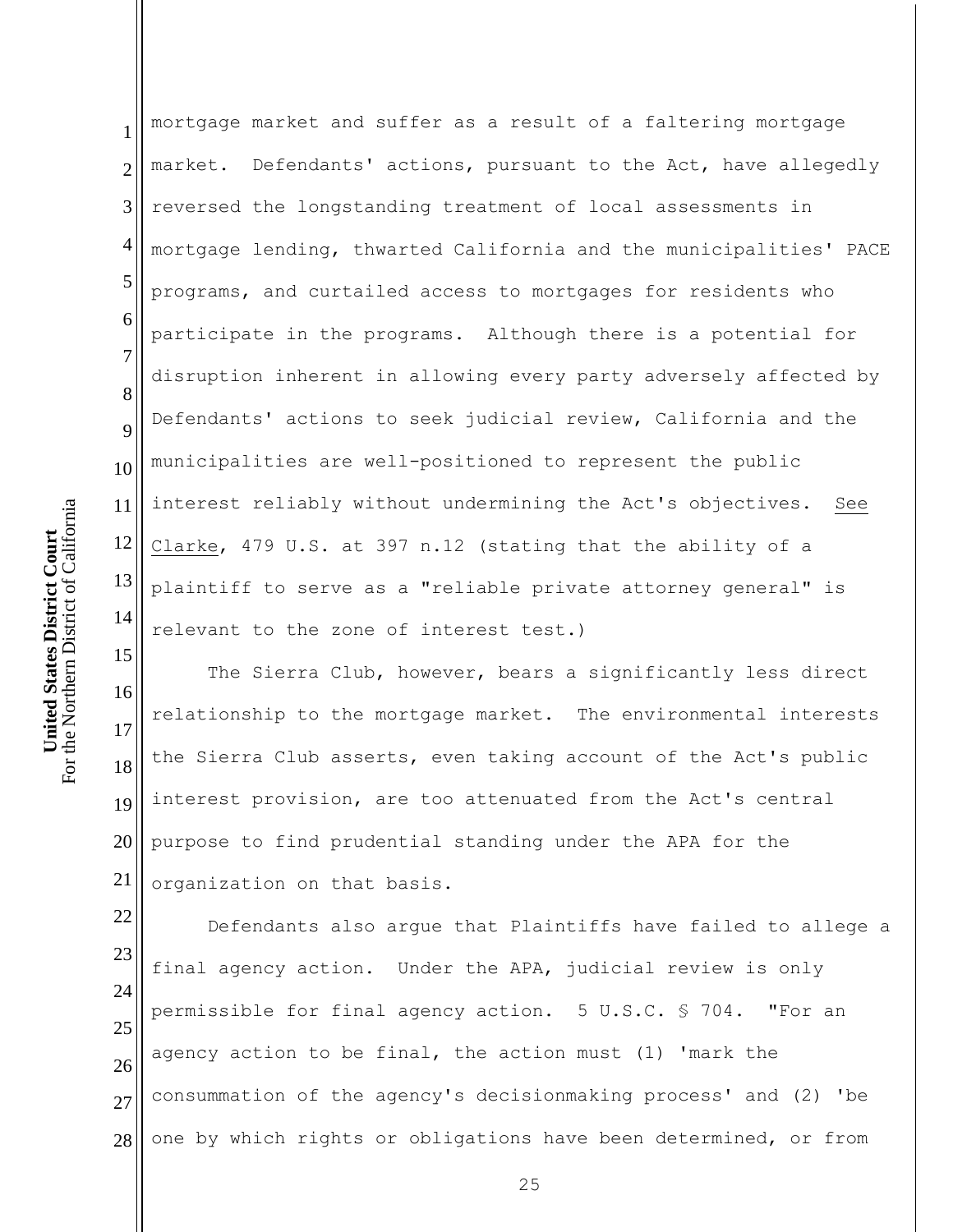1 2 3 4 5 6 7 8 9 10 11 12 which legal consequences will flow.'" Oregon Natural Desert Ass'n v. United States Forest Service, 465 F.3d 977 (9th Cir. 2006). To determine whether the consummation prong of the test has been satisfied, the court must make a pragmatic consideration of the effect of the action, not its label. Id. at 982, 985. The finality requirement is satisfied when an agency action imposes an obligation, denies a right, or fixes some legal relationship as a consummation of the administrative process. Id. at 986-87. "An agency action may be final if it has a 'direct and immediate . effect on the day-to-day business' of the subject party." Id. at 987 (alteration in original).

13 14 15 16 17 18 19 20 21 22 23 24 25 26 27 28 The FHFA presented its July 2010 statement as the consummation of a decision-making process that involved "careful review" and "over a year of working with federal and state government agencies." FAC, Ex. A, at 10. The statement was designed to "pause" PACE programs nation-wide. See id. The day the statement was issued, the FHFA's counsel sent it to the California Attorney General. The statement had a legal effect because it immediately imposed on the regulated entities obligations to take certain prudential actions. Fannie Mae and Freddie Mac promptly responded on August 31, 2010, publishing announcements to industry lenders that they would no longer purchase mortgage loans originated on or after July 6, 2010, secured by properties with an outstanding PACE obligation. The Act authorizes the FHFA Director to take enforcement action

For the Northern District of California For the Northern District of California **United States District Court United States District Court**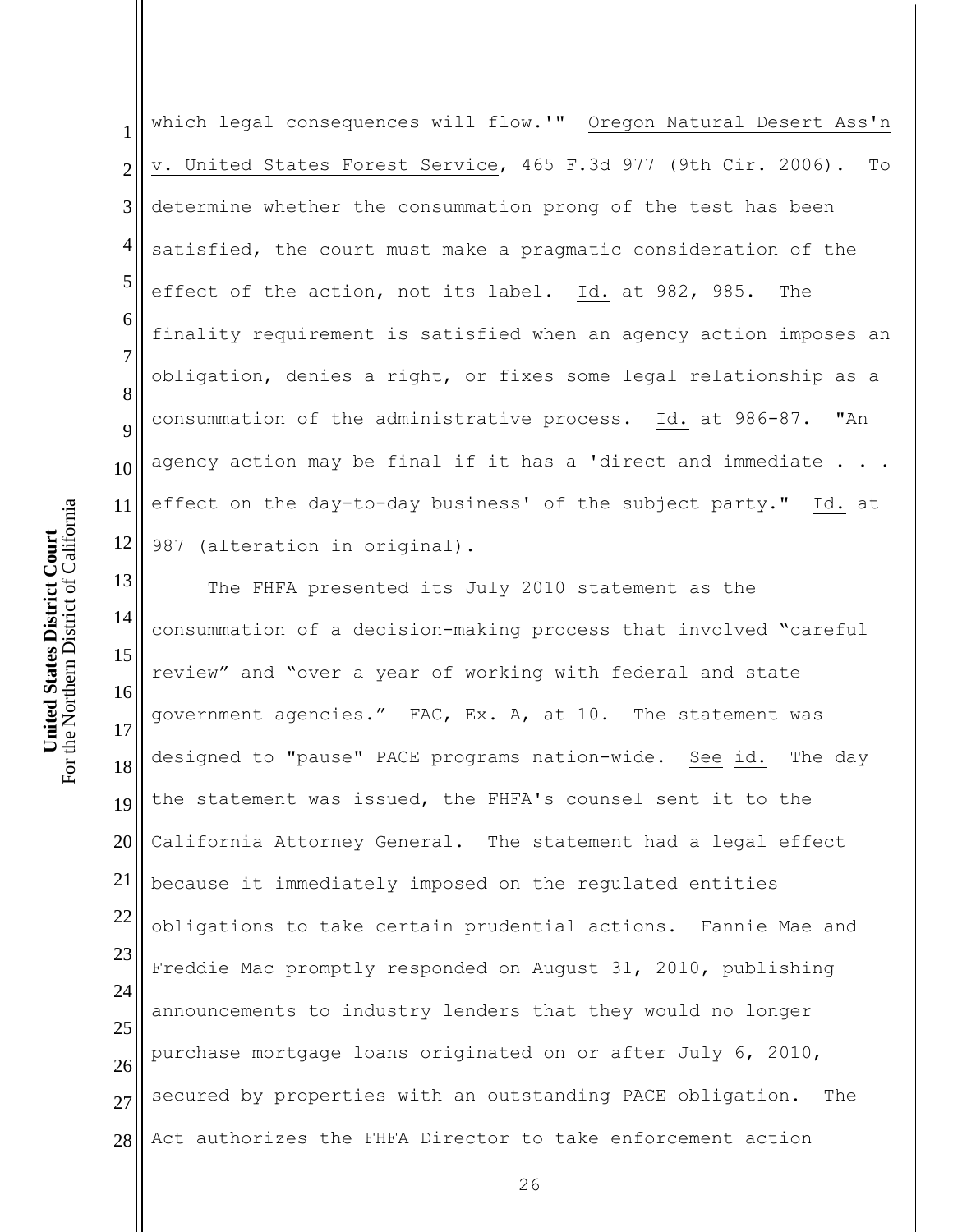1 2 3 4 5 6 7 8 9 against regulated entities to police their lawful operation. See e.g., 12 U.S.C.  $\frac{1}{5}$  4631(a)(1). Thus, the present case is distinguishable from Fairbanks North Star Borough v. Army Corps of Engineers, 543 F.3d 586, 593-97 (2008), and Hindes, 137 F.3d at 162-63. The July 2010 statement indicated the FHFA's final stance on PACE obligations, and the February 2011 letter reiterated that policy, thus demonstrating a final agency action by the FHFA subject to review under the APA.

10

**United States District Court** For the Northern District of California

For the Northern District of California **United States District Court** 

2. Notice and comment requirement

11 12 13 14 15 16 17 18 19 20 21 22 Title 12 U.S.C. § 4526(b) provides that any regulations issued by the FHFA Director pursuant to the agency's general regulatory authority shall comply with the APA's requirements for notice and comment. "Interpretative rules," however, are exempt from the APA's notice and comment requirements. 5 U.S.C. § 553(b)(3)(A). This exemption is narrowly construed. Flagstaff Medical Center, Inc. v. Sullivan, 962 F.2d 879, 885 (9th Cir. 1992). Likewise, the notice and comment requirements are not imposed on orders that result from an agency adjudication. Yesler Terrace Community Council v. Cisneros, 37 F.3d 442, 448 (9th Cir. 1994).

23 24 25 26 27 28 An interpretive rule is one "'issued by an agency to advise the public of the agency's construction of the statutes and rules which it administers.'" Erringer v. Thompson, 371 F.3d 625, 630 (9th Cir. 2004) (citing Shalala v. Guernsey Mem'l Hosp., 514 U.S. 87, 88 (1995)). "Because they generally clarify the application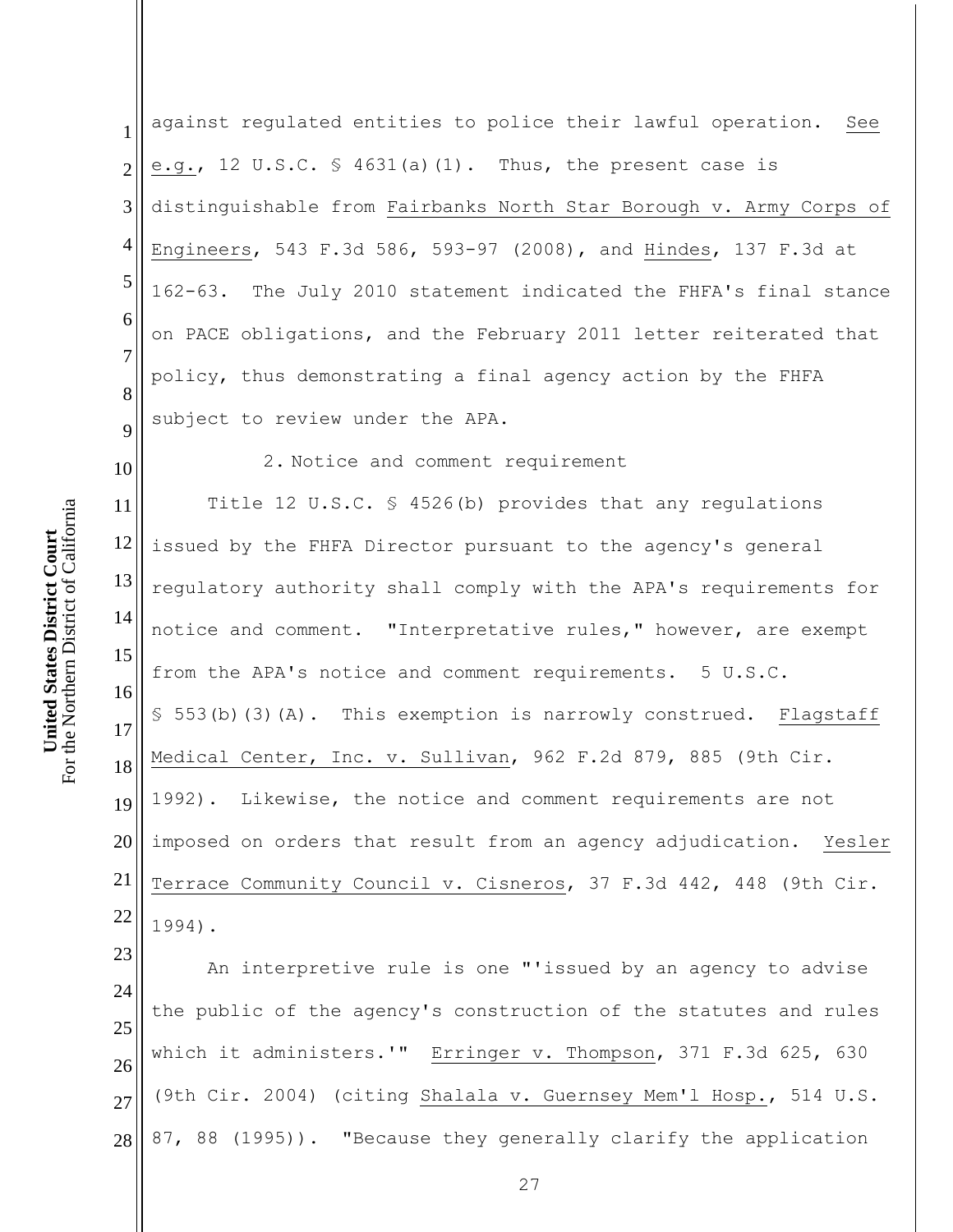1 2 3 4 5 6 7 8 9 10 11 12 13 14 15 16 17 18 19 20 21 22 23 24 25 26 27 28 of a law in a specific situation, they are used more for discretionary fine-tuning than for general law making." Flagstaff, 962 F.2d at 886. On the other hand, substantive rules, sometimes referred to as legislative rules, "create rights, impose obligations, or effect a change in existing law pursuant to authority delegated by Congress." Erringer, 371 F.3d at 630. "There is no bright-line distinction between interpretative and substantive rules." Flagstaff, 962 F.2d at 886. A court need not accept an agency's characterization of its rule at face value. Hemp Industries Ass'n v. DEA, 333 F.3d 1082, 1087 (9th Cir. 2003). That the FHFA's policy amounted to substantive rulemaking is supported by the FHFA's handling of another issue: Guidance it recently proposed to issue with respect to private transfer fee covenants. On August 16, 2010, the FHFA published a notice and request for comments in the Federal Register concerning the proposed Guidance that the regulated entities "should not deal in mortgages on properties encumbered by private transfer fee covenants" because "[s]uch covenants appear adverse to liquidity, affordability and stability in the housing finance market and to financially safe and sound investments." 75 Fed. Reg. 49932 (Aug. 16, 2010). In this analogous instance, the FHFA apparently deemed it appropriate to comply with the APA notice and comment requirements.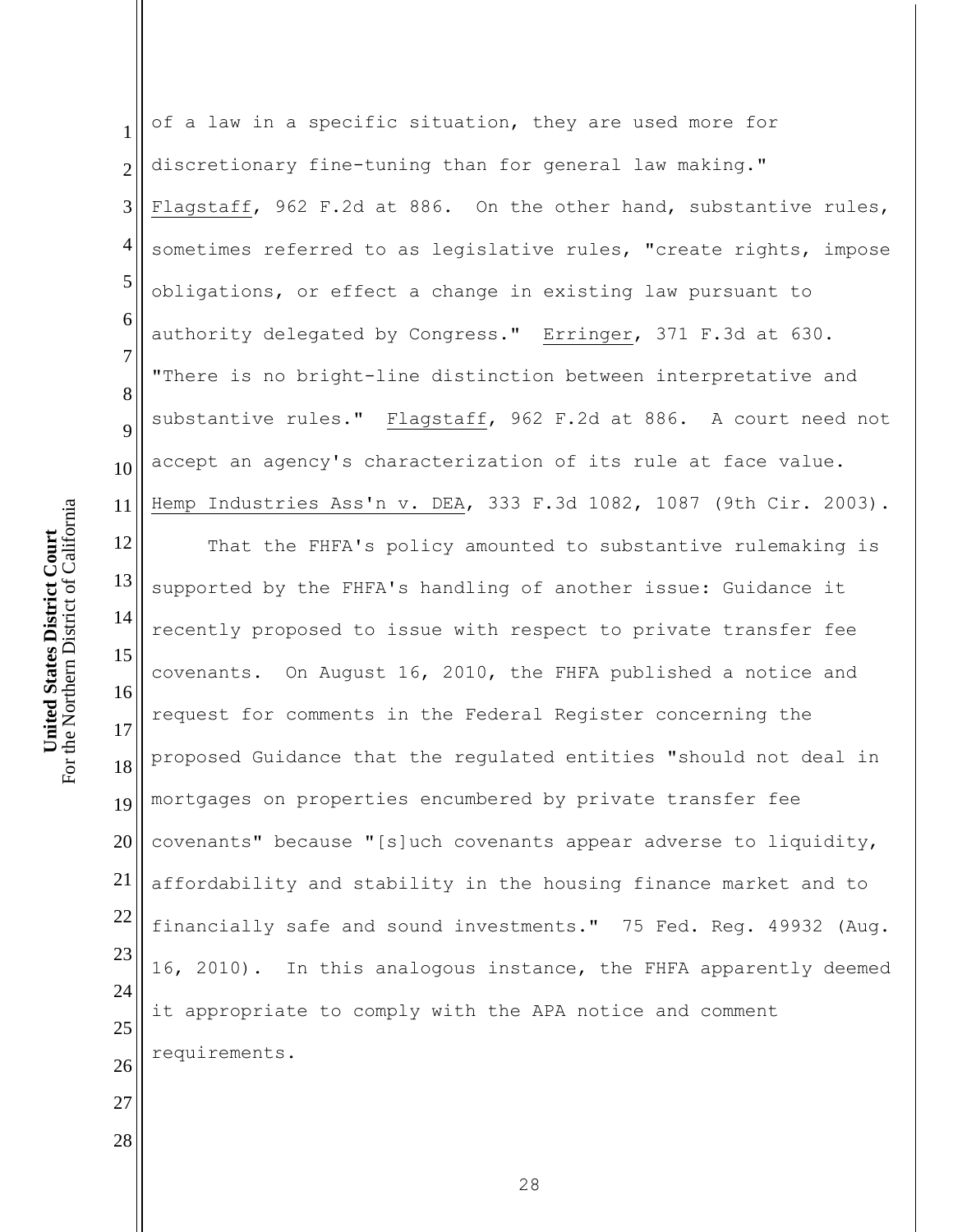1 2 3 The Court finds that the FHFA's policy on PACE obligations amounts to substantive-rulemaking, not interpretive rule-making that would be exempt from the notice and comment requirement.

Defendants also argue that the APA's notice and comment requirements do not apply because the July 2010 statement was an order resulting from an adjudication. Yesler explains that "adjudications resolve disputes among specific individuals in specific cases [and]  $\ldots$  have an immediate effect on specific individuals (those involved in the dispute)." 37 F.3d at 448 (parenthetical in original). "Rulemaking, in contrast, is prospective, and has a definitive effect on individuals only after the rule subsequently is applied." Id. The FHFA's policy does not refer to a specific homeowner seeking a mortgage, or to a group of PACE participants. It is a prospective, generally applicable directive. Accordingly, it would be inappropriate to apply the adjudication exemption from the APA's notice and comment requirements to the actions of which Plaintiffs complain.

20 21

4

5

6

7

8

9

10

11

12

13

14

15

16

17

18

19

3. Arbitrary and capricious action--discretionary act exemption

22 23 24 25 26 27 28 In addition to their procedural claim under the APA, Plaintiffs allege a substantive claim that the FHFA's policy is arbitrary and capricious. Under the APA, a claim for arbitrary and capricious action is exempt from judicial review when the challenged action is "committed to agency discretion by law." 5 U.S.C. § 701(a)(2). In the Ninth Circuit there are two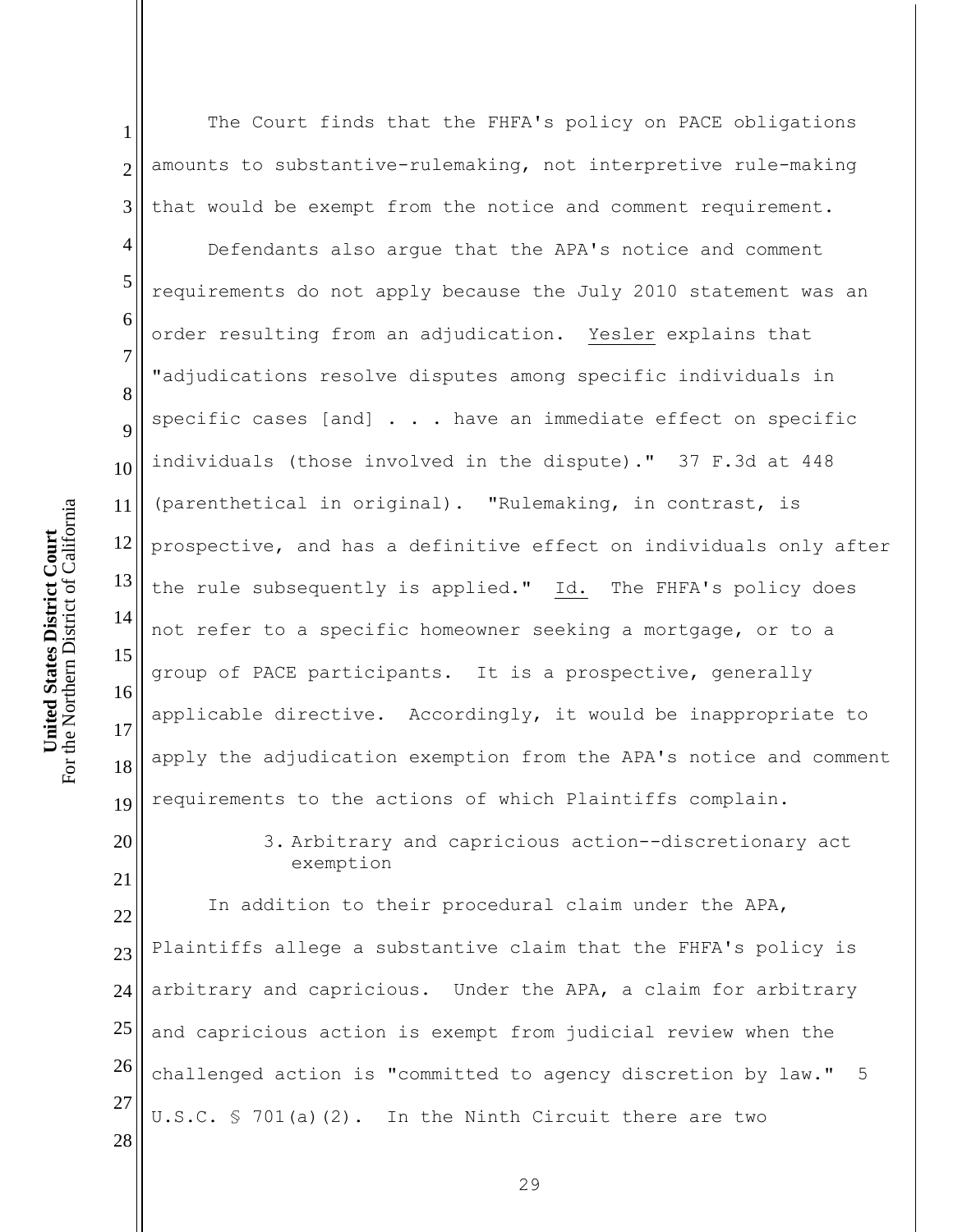28

1 2 3 4 5 6 7 8 9 10 11 12 13 14 15 16 17 18 19 20 21 22 23 24 25 26 27 circumstances in which judicial review is foreclosed by  $$701(a)(2)$ . The first of these of circumstances is that in which a court would have no meaningful standard against which to judge the agency's exercise of discretion and there thus is no law to apply. The second such circumstance is that in which the agency's action requires a complicated balancing of a number of factors which are peculiarly within [the agency's] expertise, including the prioritization of agency resources, likelihood of success in fulfilling the agency's statutory mandate, and compatibility with the agency's overall policies. Newman v. Apfel, 223 F.3d 937, 943 (9th Cir. 2000)(internal quotation marks and citations omitted, alteration in original). In section 4526(b), the Safety and Soundness Act expressly adopts the requirements of the APA with respect to its regulatory actions, giving rise to a presumption of judicial oversight. 12 U.S.C. § 4526(b). See Newman, 223 F.3d at 943 ("[T]he APA embodies a 'basic presumption of judicial review.'"). That the FHFA has "wide discretion" does not establish that it may justify its choices on "specious grounds." Id. The Ninth Circuit has "emphasized that § 701(a)(2) stakes out 'a very narrow exception.'" Id. (citing Citizens to Preserve Overton Park v. Volpe, 401 U.S. 402, 410 (1971)). In Newman, the Ninth Circuit approved judicial review of Social Security regulations defining the statutory terms, "reliable" and "currently available" information. 223 F.3d at 943. When certain information was deemed reliable and currently available, pursuant to the regulation, a different method of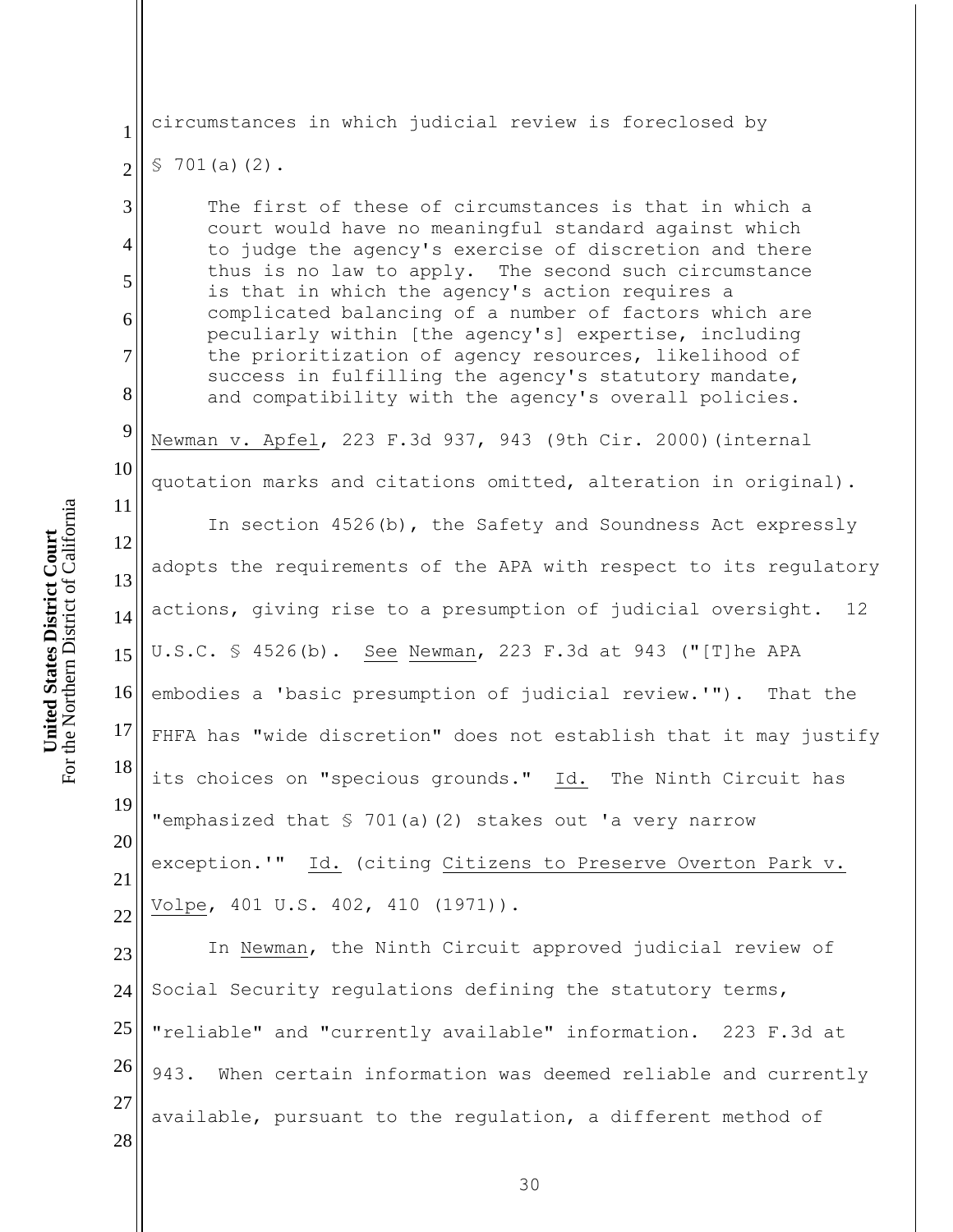1 2 3 4 5 6 7 8 9 10 11 calculating Supplemental Security Income benefits would apply. Id. at 939. The plaintiff claimed that the regulation's definitions of the terms "reliable" and "currently available" were arbitrary and capricious. The Ninth Circuit agreed, after holding that the claim was subject to judicial review. The court reasoned that the definition and application of the two statutory terms, and of the terms "arbitrary" and "capricious," did not defy "meaningful review" or involve a complicated balancing of a number of factors "peculiarly within the agency's expertise." Id. at 943.

12 13 14 15 16 17 18 19 The same reasoning applies to the present case. Plaintiffs' claims would require the Court to determine whether the FHFA's decision to treat debt obligations arising from PACE programs as assessments, rather than loans, was arbitrary and capricious. Under this limited review, the claims do not oblige the Court to evaluate whether the FHFA arrived at the correct conclusion, as a matter of policy.

20 21 22 23 24 25 26 27 28 The FHFA action challenged here is unlike the agency actions disputed in cases in which courts have found review precluded. See e.g., Lincoln v. Vigil, 508 U.S. 182 (1993) (agency's allocation of a lump-sum appropriation); Heckler v. Chaney, 470 U.S. 821, 831 (agency's decision not to institute enforcement proceedings); Center for Policy Analysis on Trade and Health v. Office of the United States Trade Representative, 540 F.3d 940, 947 (9th Cir. 2008) (political question regarding committee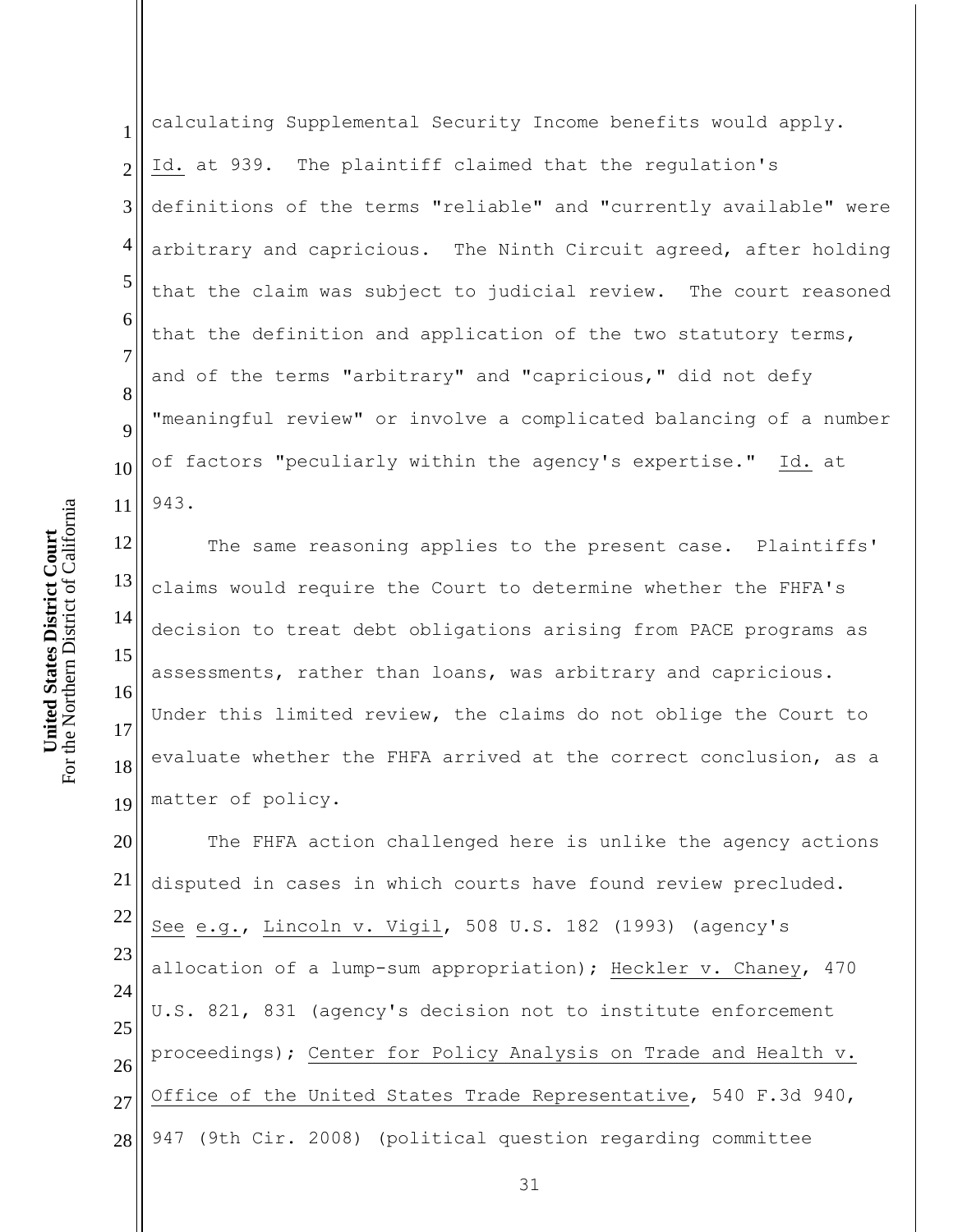1 2 3 4 5 membership). The FHFA's obligation to consider the impact of the PACE programs in a manner that is not arbitrary or capricious does not involve a complicated political calculus or the balancing of multiple factors so peculiarly within the agency's expertise that judicial review is unwarranted.

In sum, the FHFA's July 2010 statement and February 2011 letter are not insulated from judicial review for arbitrariness by the discretionary act exemption.

B. NEPA Claims

11 12 13 14 15 California, Sonoma County, Palm Desert and the Sierra Club assert claims for violation of the NEPA based on the FHFA's failure to consider the environmental impact of its actions.<sup>8</sup> Defendants move to dismiss the NEPA causes of action for failure to state a claim.

17 18 19 20 21 22 23 24 The NEPA requires federal agencies to prepare a detailed Environmental Impact Statement (EIS) for all "major Federal actions significantly affecting the quality of the human environment." 42 U.S.C. § 4332(2)(C); Ka Makani 'O Kohala Ohana, Inc. v. Water Supply, 295 F.3d 955, 959 (9th Cir. 2002). In the alternative, an agency may prepare a more limited environmental assessment (EA) concluding in a "Finding of No Significant

26 27 28 <sup>8</sup> The parties' supplemental briefing did not address the NEPA issues with regard to the February 2011 letter, which reaffirmed the FHFA's July 2010 statement. The Court's NEPA analysis of the July 2010 statement applies equally to the February 2011 letter.

6

7

8

9

10

16

25

 $\overline{a}$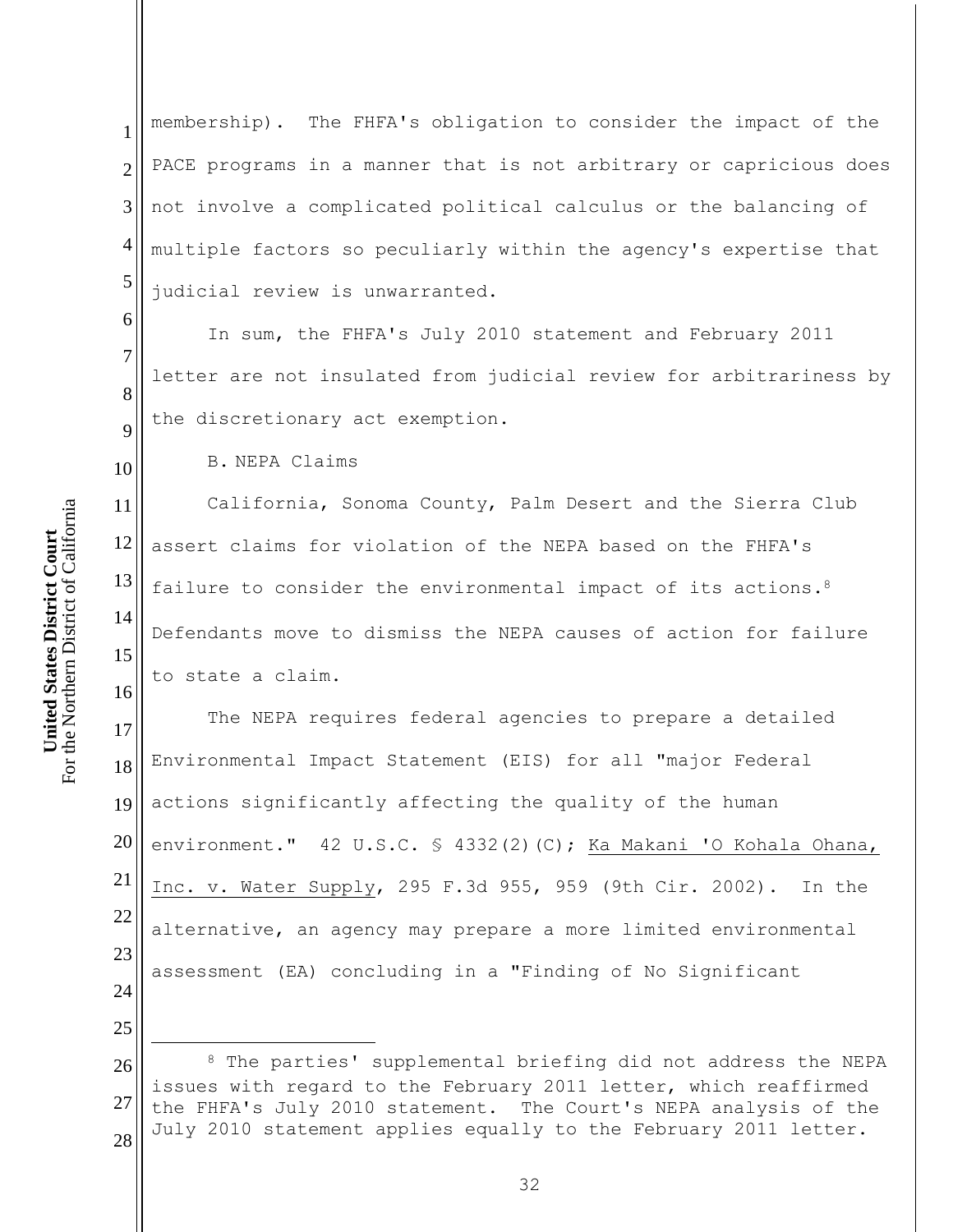1 2 Impact." San Luis Obispo Mothers for Peace v. Nuclear Regulatory Com'n., 449 F.3d 1016, 1020 (9th Cir. 2006).

3 4 5 6 7 8 9 10 11 12 "Because NEPA does not contain a separate provision for judicial review, we review an agency's compliance with NEPA under the Administrative Procedure Act . . ." Ka Makani, 295 F.3d at 959. This Court earlier held that Plaintiffs, other than the Sierra Club, satisfied the zone of interest test under the APA with respect to the Safety and Soundness Act. The Court must now consider whether Plaintiffs are within the zone of interest sought to be protected by the NEPA. See Ashley Creek Phosphate Co. v. Norton, 420 F.3d 934, 939 (9th Cir. 2005).

13 14 15 16 17 18 19 20 21 22 23 24 "NEPA's purpose is to protect the environment." Citizens for Better Forestry, 341 F.3d at 976. The statute's "twin aims" are to place upon a federal agency "the obligation to consider every significant aspect of the environmental impact of a proposed action" and "ensure that the agency will inform the public that it has indeed considered environmental concerns in its decisionmaking process." Baltimore Gas and Elec. Co. v. Natural Resource Defense Council, Inc., 462 U.S. 87, 97 (1983). All Plaintiffs in the present actions asserting NEPA claims, including the Sierra Club, plainly seek to protect the environment and, as a result, the zone of interest requirement is satisfied.

26 27 28 Defendants next contend that the adoption of the FHFA's PACE policy was not a major federal action significantly altering the quality of the human environment because Plaintiffs' alleged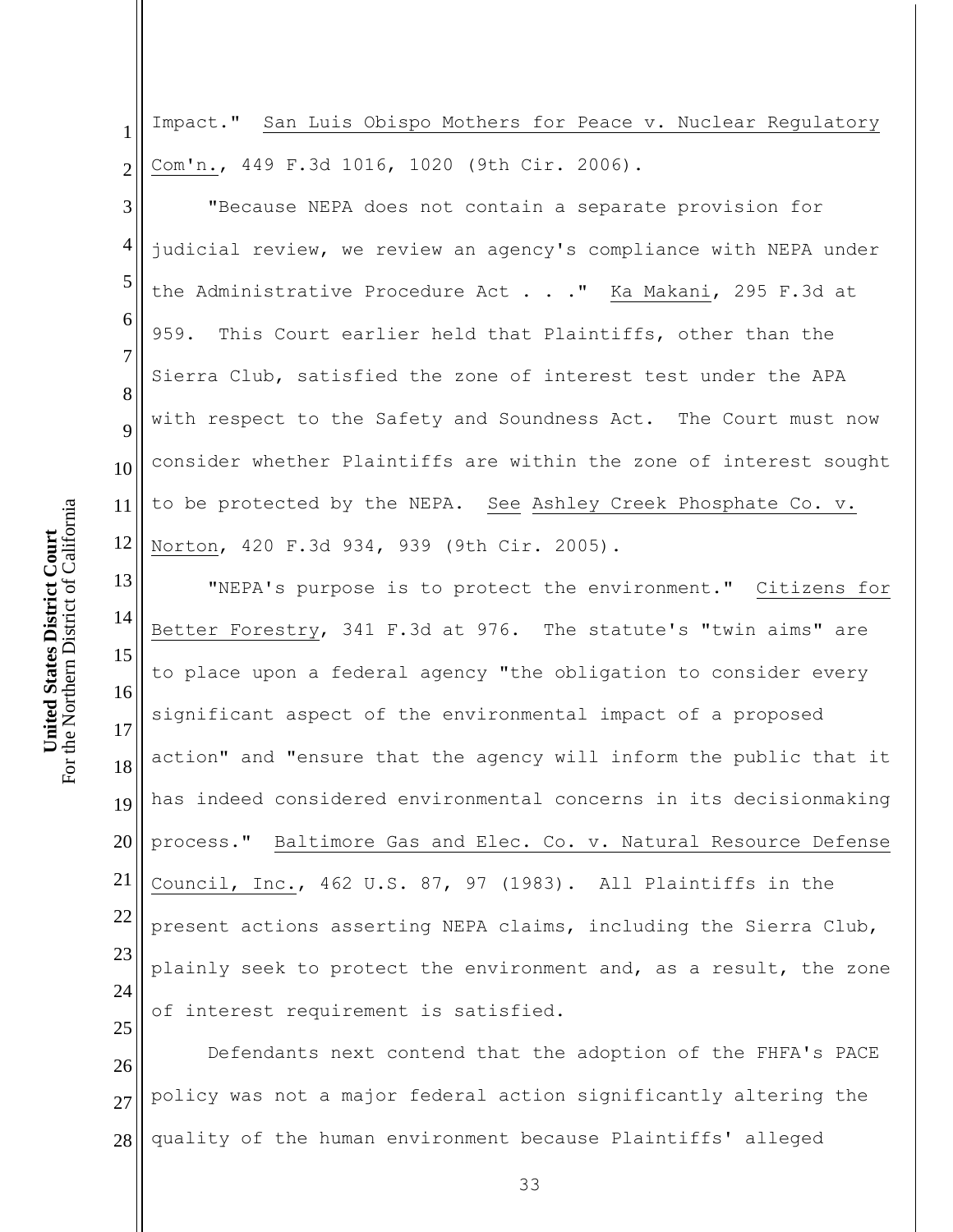1 2 3 4 5 6 7 8 9 10 11 12 13 14 15 16 17 18 19 20 21 environmental injury is not "fairly traceable" to the policy. However, in making this argument Defendants incorrectly rely on Lujan's discussion of Article III standing, 504 U.S. at 561, rather than authority addressing prudential standing under the APA. Plaintiffs have adequately alleged that the FHFA's policy has decimated PACE programs and significantly impacted the environment by depriving California and its citizens of opportunities to improve water and energy conservation. Nor does Northcoast Environmental Center v. Glickman, 136 F.3d 660 (9th Cir. 1998), demonstrate that Plaintiffs have failed to satisfy the "major federal action" requirement. Northcoast presented a challenge to an inter-agency program that involved activities that did not have an "actual or immediately threatened effect," because they implicated setting guidelines and goals for research, management strategies and information sharing, rather than specific activities with a direct impact. Id. at 669-70. Here, however, Plaintiffs do not challenge such a broad program involving activities preliminary to discrete agency action. Relying on National Wildlife Federation v. Espy, 45 F.3d

22 23 24 25 26 27 28 1337, 1343 (9th Cir. 1995), Defendants also argue that the FHFA's adoption of its PACE policy was not a major federal action because it did not alter an environmental status quo, as required to trigger obligations under the NEPA. Defendants' reliance on National Wildlife Federation is unavailing. In that case, the court found that the contested agency action did not alter the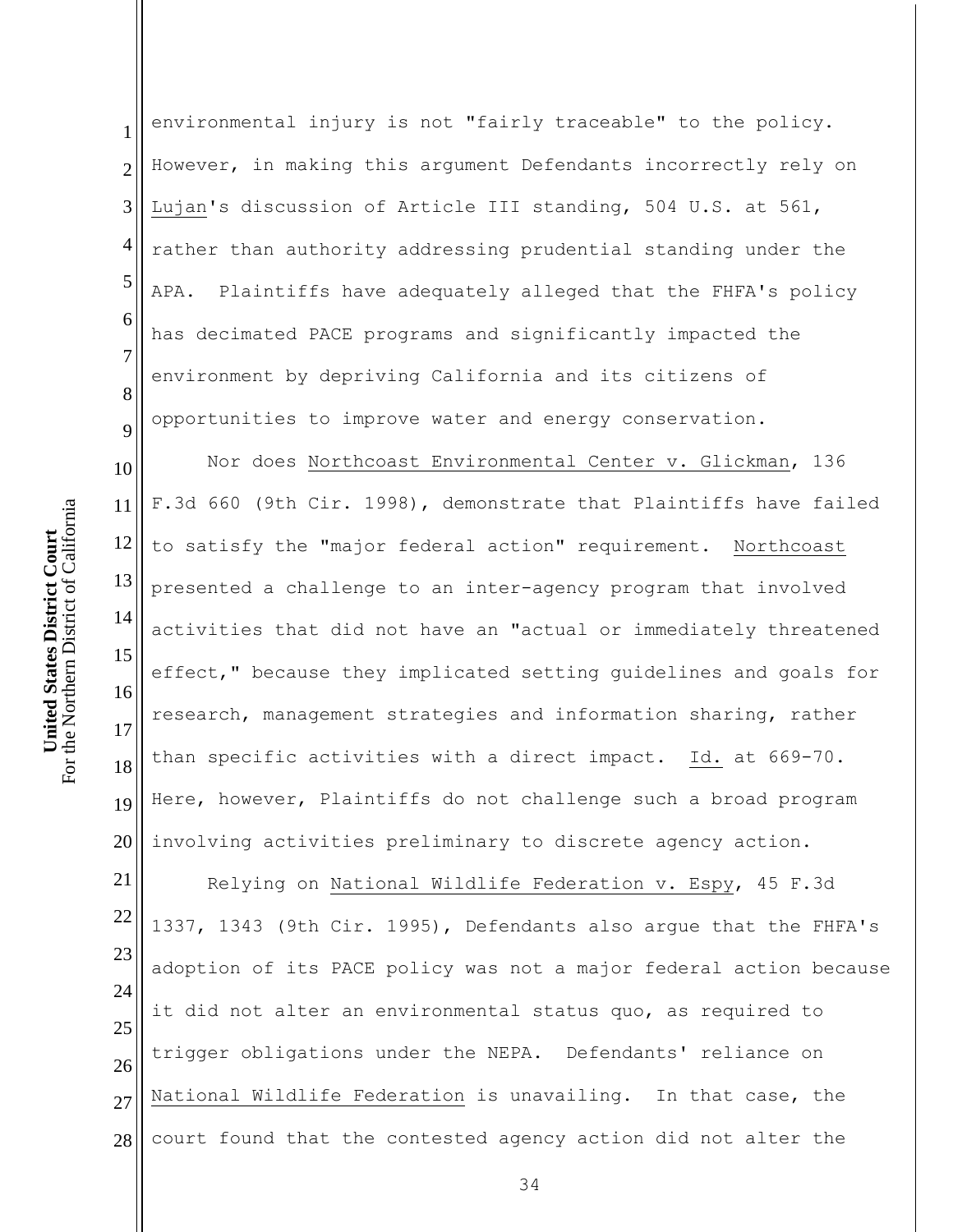1 2 3 4 5 6 7 8 9 10 11 12 environmental status quo because the grazing of a certain wetland parcel was occurring before the agency transferred the parcel and the transfer would simply allow a continuation of the grazing. Id. at 1343-44. Here Plaintiffs allege that the FHFA's policy changed the status quo by thwarting financing for PACE-encumbered properties, thus curtailing energy conservation efforts that were ongoing beforehand. The policy, by the terms of the July 2010 statement, aimed to place PACE programs on "pause," and changed the status quo by blocking these emerging environmental conservation efforts, through the direction of marketplace practices.

13 14 15 For purposes of this motion, Plaintiffs sufficiently allege that the FHFA's policy entailed a major federal action under the NEPA.

17 18 19 20 21 22 23 Finally, Defendants contend that environmental review would serve no purpose because the FHFA is statutorily precluded from altering its safety and soundness determinations based on environmental concerns. The NEPA gives way when a competing statute creates an "irreconcilable and fundamental conflict." Flint Ridge Development Co. v. Scenic Rivers Ass'n of Okalhoma, 426 U.S. 776, 788 (1976).

25 26 27 28 The FHFA's dual obligations to ensure that the regulated entities operate safely and soundly and in the public interest do not indicate that the agency's consideration of the environmental impact resulting from its actions with regard to the PACE programs

16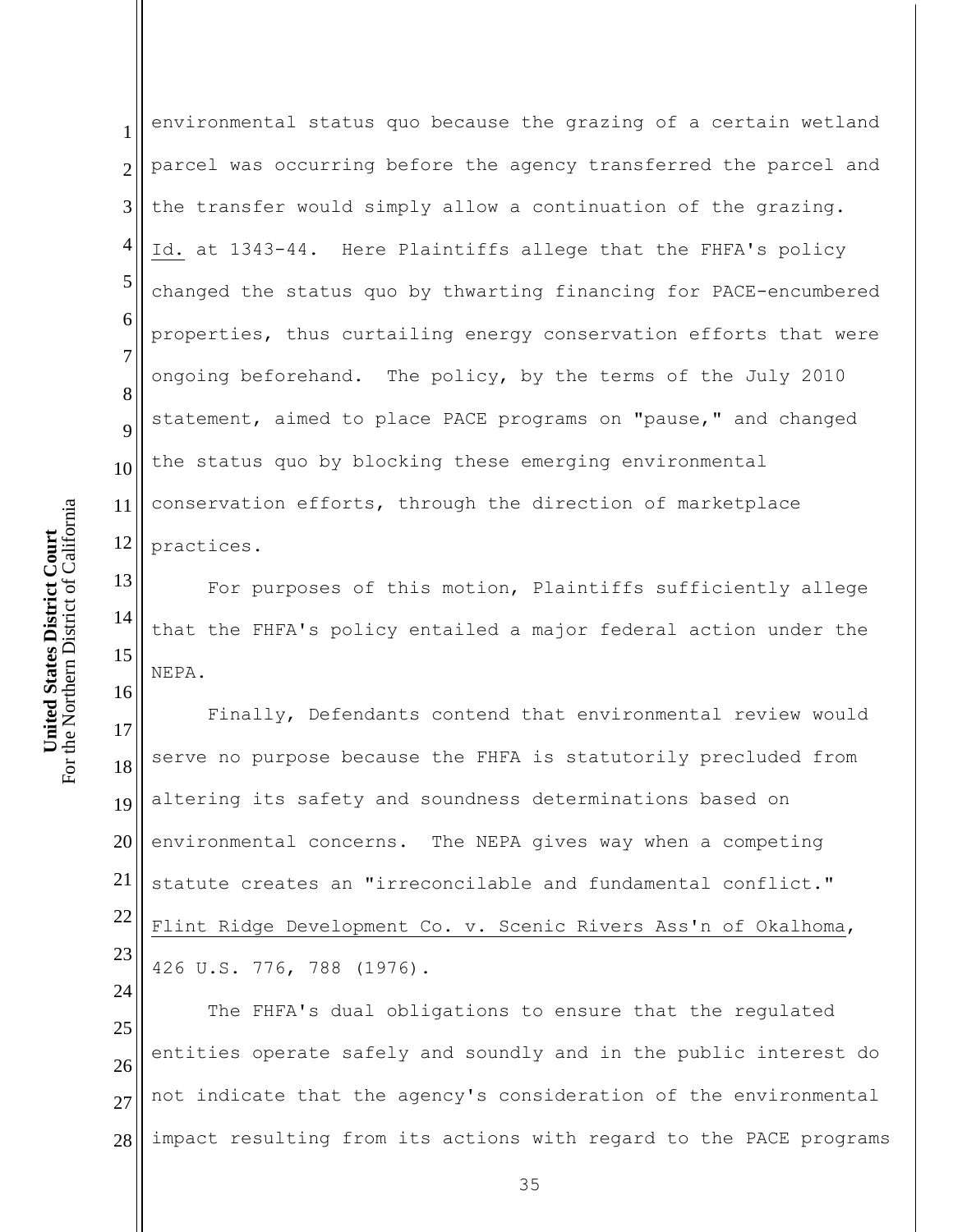7

10

11

15

1 2 3 4 is precluded. Notably, the NEPA does not mandate results, but simply requires a process by which the agency considers environmental impact and informs the public of its decision-making process.

5 6 8 9 12 13 14 Defendants argue that the FHFA was required to act without regard to environmental concerns due to the national housing crisis. The FHFA, however, admittedly engaged in a year-long review, consulting with various stakeholders. Thus, Defendants cannot be heard to argue that the urgency of the crisis and the FHFA's statutory duties created an insurmountable conflict with NEPA's requirements. Cf., Flint Ridge, 426 U.S. at 791 (finding an irreconcilable conflict because the relevant statute required a time frame that did not permit NEPA compliance).

16 17 18 19 20 21 22 23 24 25 26 Department of Transportation v. Public Citizen is not on point. There the Supreme Court found that an agency's EIS was not required to include the environmental impact of Mexican motor carriers entering the United States because the agency had no authority to prevent the carriers from cross-border operations. 541 U.S. 752, 767 (2004). Here, however, there is no categorical bar to the FHFA's authority to consider environmental impacts. Grand Council of the Crees v. Federal Energy Regulatory Commission, 198 F.3d 950 (D.C. Cir. 2000), is inapposite because it did not address the Safety and Soundness Act.

27 28 Because Plaintiffs have satisfied the zone of interest test and alleged a major federal action that has altered the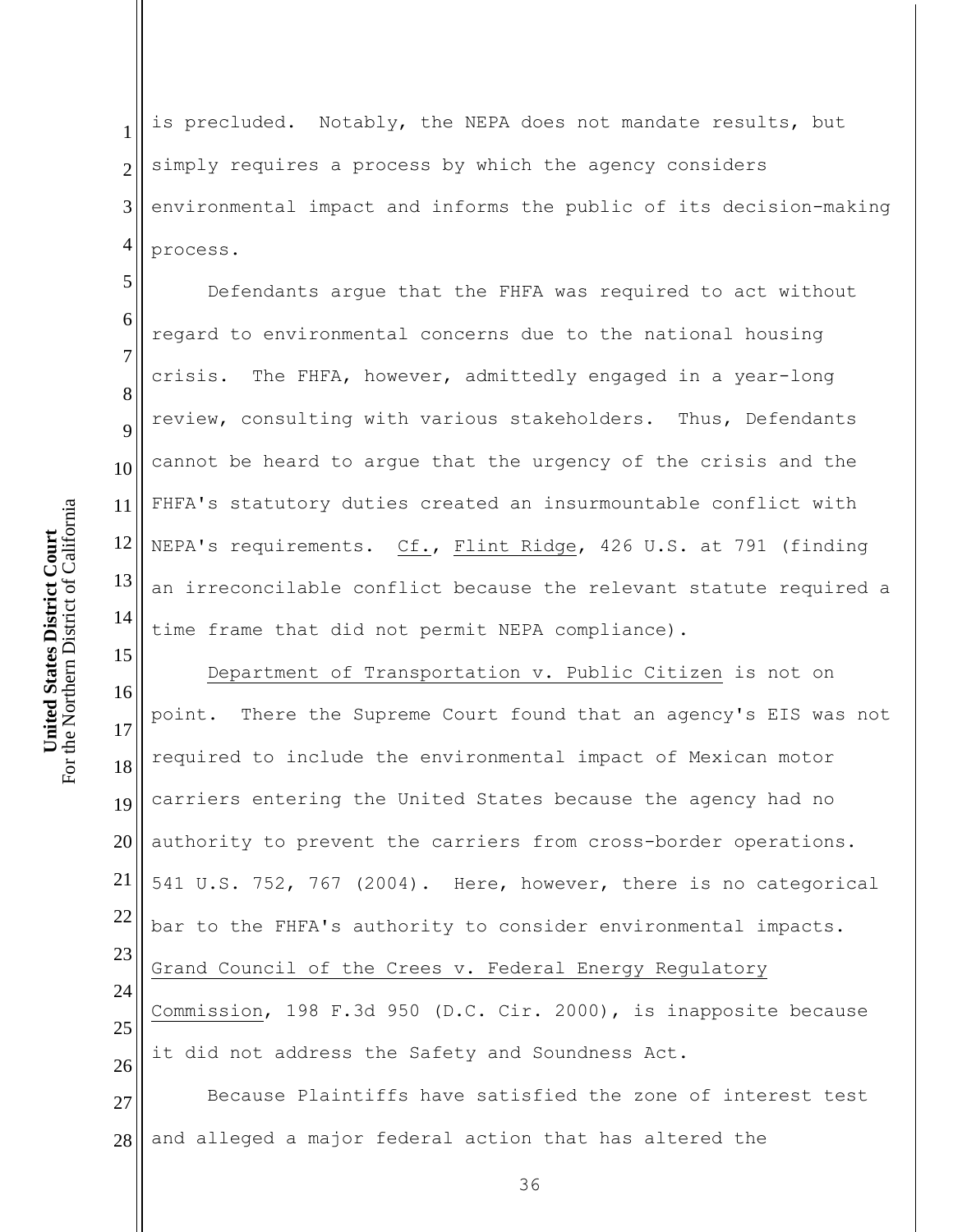24

4

1 2 3 environmental status quo, and because environmental considerations are not precluded by the Safety and Soundness Act, Plaintiffs have stated cognizable claims for violation of the NEPA.

C. Tenth Amendment Commerce Clause

5 6 7 8 9 10 11 12 13 14 15 16 17 18 19 20 21 22 23 Placer County claims that the FHFA violated the Constitution's Tenth Amendment Commerce Clause by interfering with the county's taxation and assessment powers. Even if the FHFA interfered with Placer County's authority, the FHFA's actions are not barred by the federal Commerce Clause. It is well established that Congress may impede a State's power to tax, where the enactment is a proper exercise of its constitutional authority. McCulloch v. Maryland, 17 U.S. (4 Wheat.) 316, 436 (1819). In a recent case affirming a dismissal of a Tenth Amendment challenge to a federal banking regulation, the Supreme Court stated, "Regulation of national banking operations is a prerogative of Congress under the Commerce and Necessary and Proper Clauses." Watters v. Wachovia Bank, N.A., 550 U.S. 1, 22 (2007). Placer County's response that state and local laws authorizing PACE programs do not attempt to regulate banks is unavailing because its Tenth Amendment claim challenges the FHFA's action pursuant to the Safety and Soundness Act.

25 26 27 28 Furthermore, Placer County concedes that its claim does not arise from a theory that a federal program commandeered the legislative process of the States by directly compelling them to enact and enforce a federal regulatory program. Yet it cites no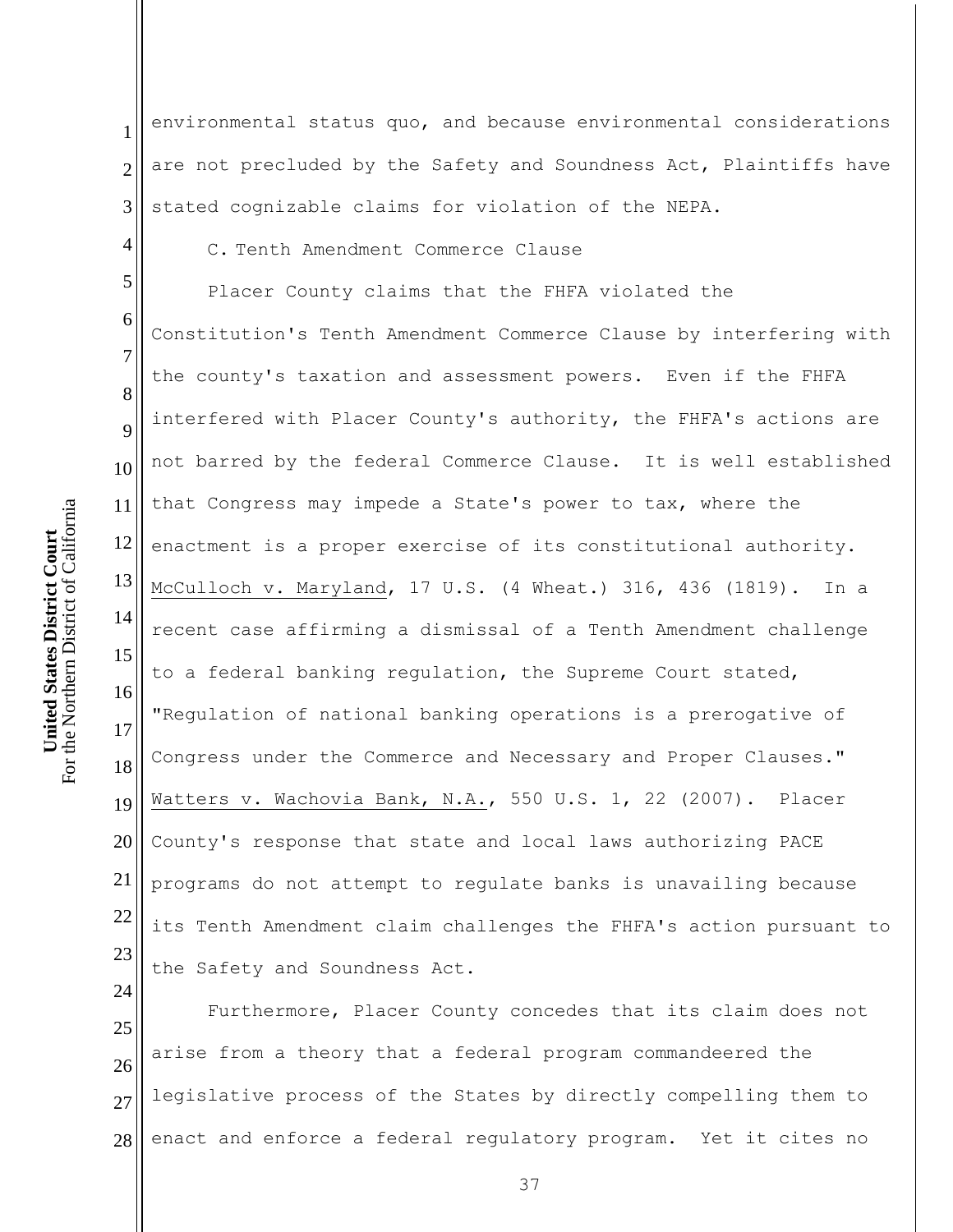1 2 3 4 5 6 authority for the proposition that a federal agency's action that indirectly interferes with a state or local sovereign's assessment powers may form the basis for a Tenth Amendment claim. Accordingly, Placer County's Tenth Amendment claim is dismissed. Leave to amend is not warranted because Placer County's theory is not cognizable.

D. Spending Clause

9 10 11 12 13 14 15 16 17 18 19 20 21 22 23 24 25 26 27 28 Where Congress grants money pursuant to its powers under the Constitution's Spending Clause, any conditions imposed on receipt of the funds must be unambiguously authorized by Congress. Pennhurst State School and Hosp. v. Halderman, 451 U.S. 1, 17 (1981). Placer County alleges that the FHFA violated the Spending Clause by placing conditions on PACE programs without clear authorization from Congress to do so. Defendants, however, correctly point out that the FHFA's policy does not impose any terms, let alone ambiguous requirements, for States and counties to receive federal funds to support their PACE programs. Rather, the policy directed the regulated entities to undertake "prudential actions" with respect to the programs. A requirement that makes a program more costly or difficult to operate, without imposing a substantive condition not clearly required by Congress, does not give rise to a Spending Clause violation. See Winkelman ex rel. Winkelman v. Parma City School Dist., 550 U.S. 516, 533-34 (2007). Therefore, Placer County's Spending Clause claim is dismissed without leave to amend.

For the Northern District of California For the Northern District of California **United States District Court United States District Court**

7

8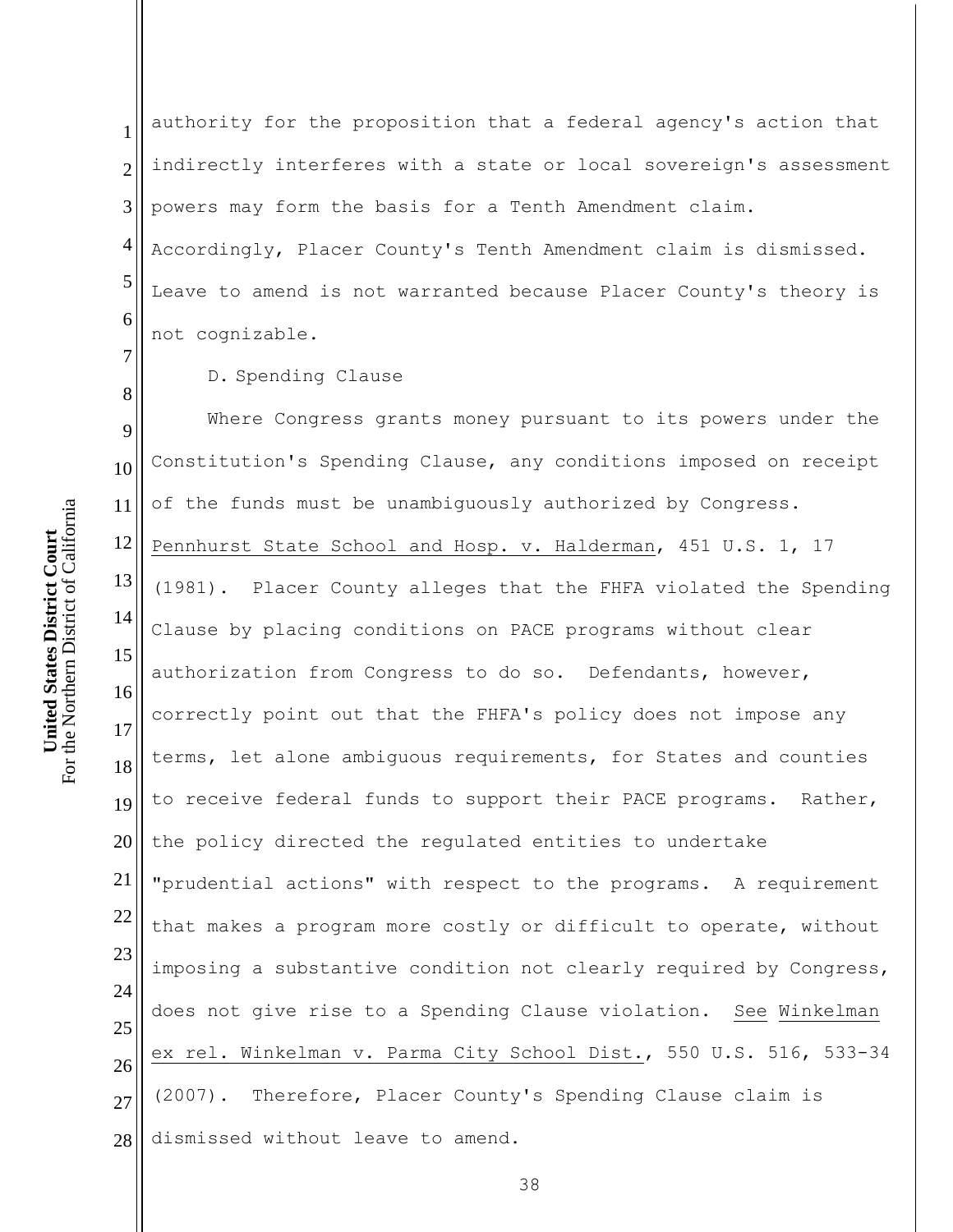19

20

21

22

23

1

E. Claim for Declaratory Relief

2 3 4 5 6 7 8 9 Plaintiffs seek declaratory relief in the form of an order stating that, under California law, debt obligations created by their PACE programs are assessments, not loans. The Court will resolve the asserted substantive claims, but a claim for declaratory relief is not a means for a party independently to seek court interpretations of legal terms. Plaintiffs' claim for declaratory relief is dismissed without leave to amend.

10 III. State Law Claims

11 12 13 14 15 16 17 18 Plaintiffs' state law claims are subject to dismissal due to various deficiencies in their allegations that Defendants point out. However, because the claims are clearly preempted by federal law, the Court dismisses them without leave to amend for that reason. Federal preemption arises under the Supremacy Clause of the United States Constitution and applies in the following three circumstances:

First, Congress may state its intent through an express preemption statutory provision. Second, in the absence of explicit statutory language, state law is preempted where it regulates conduct in a field that Congress intended the Federal Government to occupy exclusively . . . Finally, state law that actually conflicts with federal law is preempted.

24 25 26 27 28 Kroske v. U.S. Bank Corp., 432 F.3d 976, 981 (9th Cir. 2005) (citing English v. General Elec. Co., 496 U.S. 72, 78-79 (1990)). In general, there is a presumption against federal preemption. See id. Here, the presumption against federal preemption does not apply because there is a history of a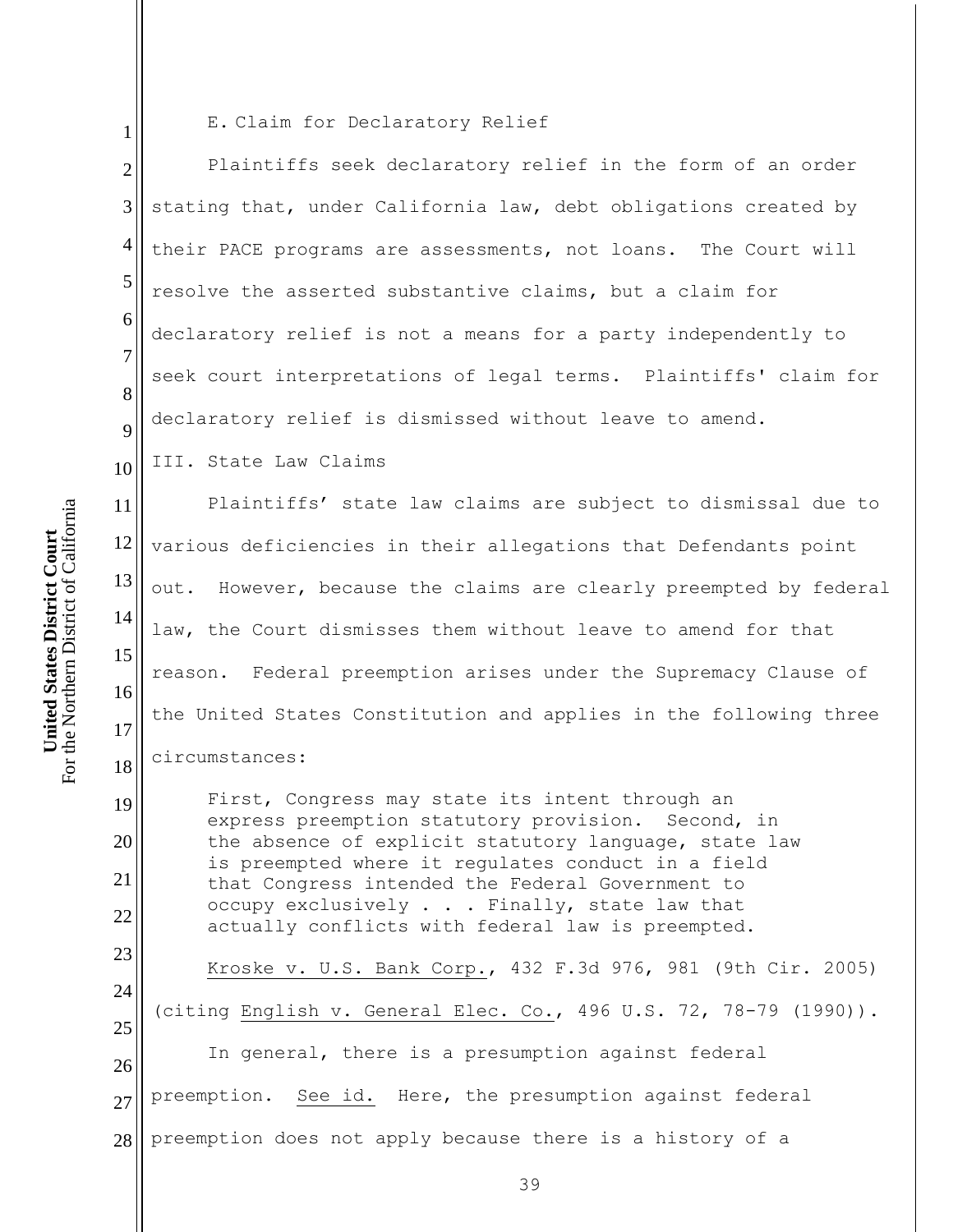1 2 3 4 5 6 7 8 9 10 11 12 13 14 15 16 17 18 19 significant federal presence in the area of regulating the safety and soundness of the Enterprises. See Silvas v. E\*Trade Mortgage Corp., 514 F.3d 1001, 1005 (9th Cir. 2008). Federal preemption based on an actual conflict arises "where it is impossible for a private party to comply with both state and federal requirements, or where state law stands as an obstacle to the accomplishments and execution of the full purposes and objectives of Congress." English, 496 U.S. at 79 (internal citations removed). Congress has established the FHFA to serve as the primary regulatory authority supervising the Enterprises and the Federal Home Loan Banks. Exposure to state law claims would undermine the FHFA's ability to establish uniform and consistent standards for the regulated entities, and thwart its mandate to assure their safe and sound operation. If Plaintiffs' state claims were not preempted, liability based on these claims would create obstacles to the accomplishment of the policy goals set forth in the Safety and Soundness Act.

20 21 22 23 24 25 26 27 28 Plaintiffs argue, in the alternative, that a ruling on the federal preemption defense is premature. They suggest that the FHFA must make a factual showing that PACE-encumbered mortgages pose an actual obstacle to the purpose and goals of the Safety and Soundness Act. Plaintiffs do not cite any authority for requiring such a showing, and it would defeat the purpose of conflict preemption, which is to preserve the supremacy of federal law in an area that Congress intended to occupy. See Fidelity Federal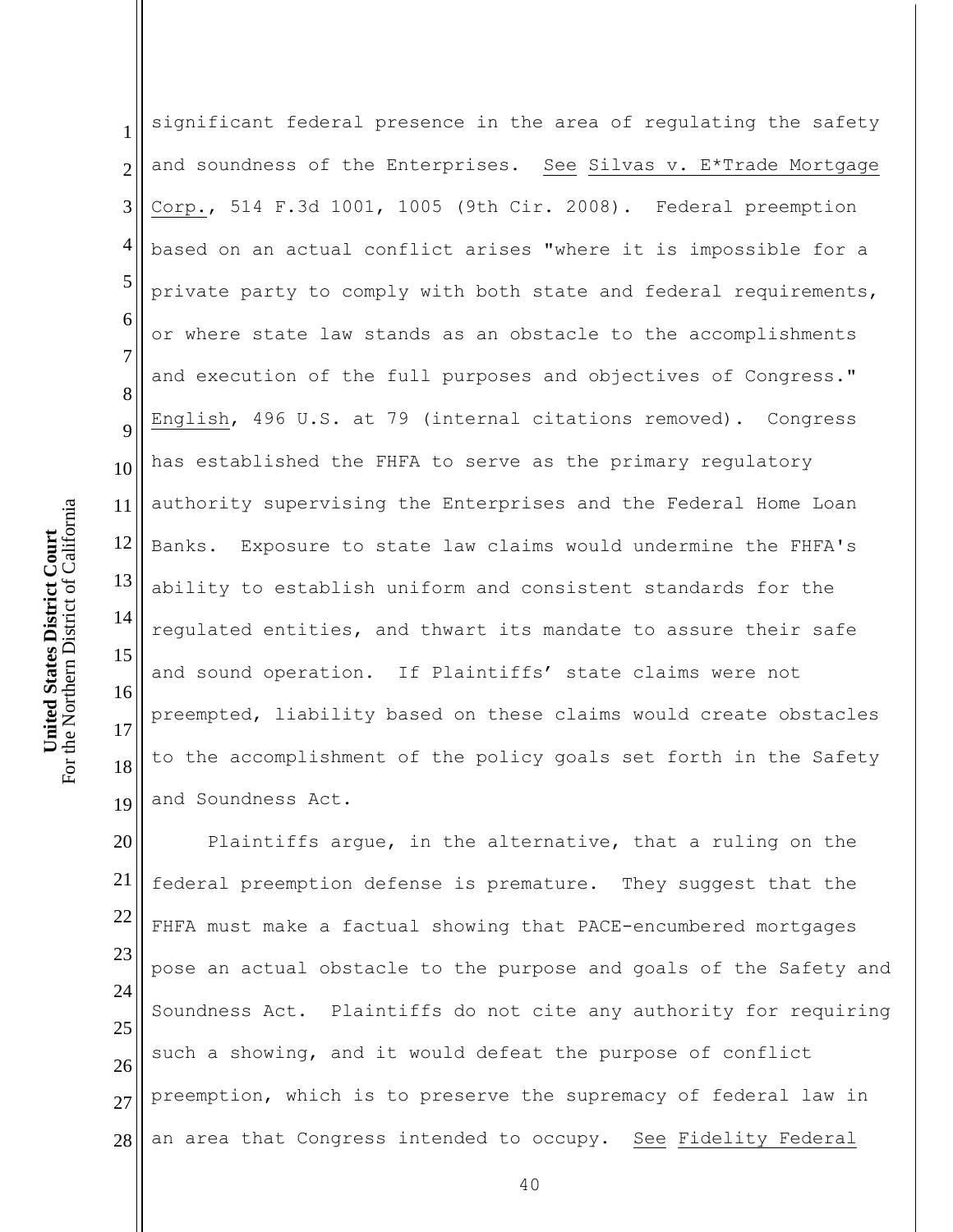1 2 3 Savings and Loans Ass'n. v. de la Cuesta, 458 U.S. 141, 169-70 (1982). Accordingly, preemption does not depend on such a showing.

Plaintiffs' state law claims are preempted by federal law and are dismissed without leave to amend.

IV. Preliminary Injunction

8 9 12 13 14 15 Sonoma County has moved for a preliminary injunction, which California has supported as amicus curiae. Sonoma County requests that the status quo be restored by setting aside Defendants' policies regarding PACE debt obligations. At the Court's request, the parties filed supplemental briefing on the balance of hardships that might result from a narrower injunction directing the FHFA merely to initiate the notice and comment process, without changing its current policies.

17 18 19 20 21 22 23 24 25 26 27 28 "A plaintiff seeking a preliminary injunction must establish that he is likely to succeed on the merits, that he is likely to suffer irreparable harm in the absence of preliminary relief, that the balance of equities tips in his favor, and that an injunction is in the public interest." Winter v. Natural Res. Def. Council, Inc.*,* 555 U.S. 7, 19 (2008). Alternatively, "a preliminary injunction could issue where the likelihood of success is such that serious questions going to the merits were raised and the balance of hardships tips sharply in plaintiff's favor," so long as the plaintiff demonstrates irreparable harm and shows that the injunction is in the public interest. Alliance for the Wild

4

5

6

7

10

11

16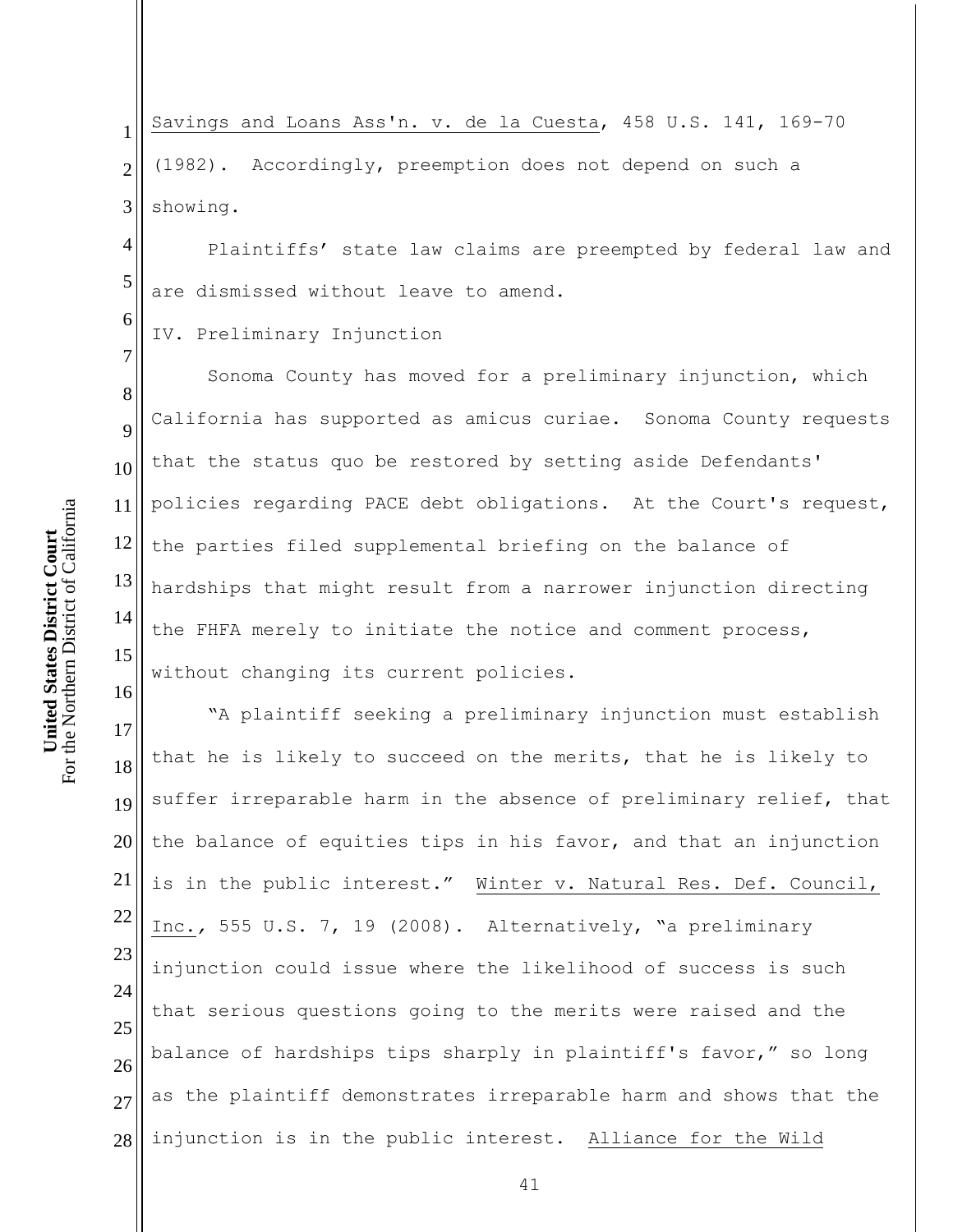1 2 3 4 5 6 7 8 Rockies v. Cottrell*,* 632 F.3d 1127, 1131 (9th Cir. 2011) (citation and internal quotation and editing marks omitted). The court may employ a sliding scale when considering a plaintiff's likelihood of success on the merits and the likelihood of irreparable harm. Id. "Under this approach, the elements of the preliminary injunction test are balanced, so that a stronger showing of one element may offset a weaker showing of another." Id.

9 10 11 12 13 14 15 16 17 18 19 20 21 22 23 24 Sonoma County has not demonstrated a likelihood that it will prevail on the merits to obtain the sweeping relief it initially requested. Nor does the balance of hardships tip sharply in its favor with regard to that relief. However, Sonoma County has established a likelihood that it will succeed in its efforts to require the FHFA to comply with the APA's notice and comment requirements. The balance of hardships tips sharply towards Sonoma County in that the FHFA has failed to mention any prejudice that would result if it were to proceed with the notice and comment process, as long as it was not required to change its policy in the meantime. Thus, the Court GRANTS Sonoma County's motion for a preliminary injunction requiring the FHFA, without changing its current policy, to proceed with the notice and comment process relating to its policy on PACE-related debts.

## CONCLUSION

26 27 28 Plaintiffs have Article III standing, and the provisions of the Safety and Soundness Act do not preclude judicial review of Plaintiffs' claims. Plaintiffs, except for the Sierra Club, may

For the Northern District of California For the Northern District of California **United States District Court United States District Court**